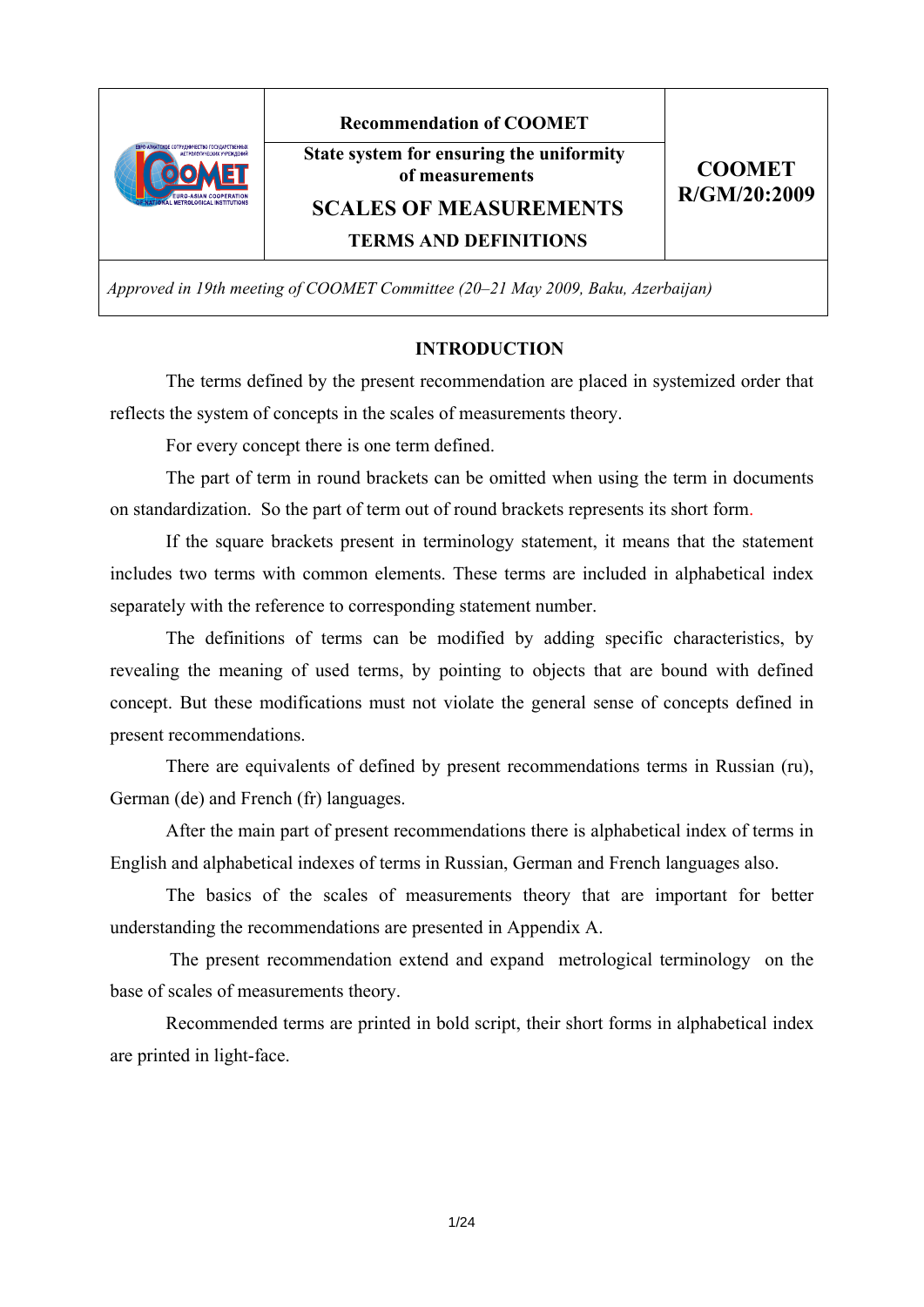### **1 Application area**

The present recommendation establishes the main terms and definitions of concepts that are necessary for practical use of scales of measurements theory in legal and applied metrology.

The defined terms are recommended to be used in all kinds of documents and publications in the area of metrology or using the results of the works in this area.

#### **2 Terms and definitions 2.1 General concepts**

2.1.1 **Scale (of measurements)**: Representation of a set of different realizations of quantitative or qualitative property of an object as an accepted by agreement ordered number set or other system of logically related signs (designations). N o t e s

1 The concept «scale of measurements» (scale) is not identical to the indication or display component (scale) of a measuring device.

2 There are five main different types of scales: of denominations, of an order, of differences (intervals), of ratios and absolute.

3 The examples of systems of related designations that compose scales of measurements are: set of marks or points to estimate the feature (or ability), set of designations (names) of colours, set of designations (names) of an object state, unity of classification symbols or concepts, set of points in some model system of coordinates.

4 Scales of differences and ratios are combined inside the term «metric scales».

5 The scales can be one-dimensional and multi-dimensional.

### 2.1.2 **scale of a quantity:** Scale of measurements of quantitative property.

2.1.3 specification for scale (of measurements): Accepted by agreement document containing the definition of a scale and (or) the description of rules and procedures for the scale realization (or unit if it does exist).

N o t e s

1 Some metric scales, e.g. scales of mass and length, are specified adequately by standard definitions of units of measurements. 2 Specifications of many (even metrical) scales contain some additional statements along with the definition of units of measurement. For example, the International Temperature Scale ITS-90 contains directions on reproduction of reference points. Specification for scale of light measurements includes not only the definition of luminous intensity (candela), but also tabulated function of spectral luminous efficiency of monochrome radiation on daylight vision.

ru de fr Шкала (измерений) Skala ( der Messungen) échelle (des Mesurages)

- ru шкала величины
- de Skala einer Gröβe
- fr échelle d׳ une grandeur
- ru спецификация шкалы
- de измерений Spezifikation für skala der
- fr Messungen specification d' une échelle des mesurages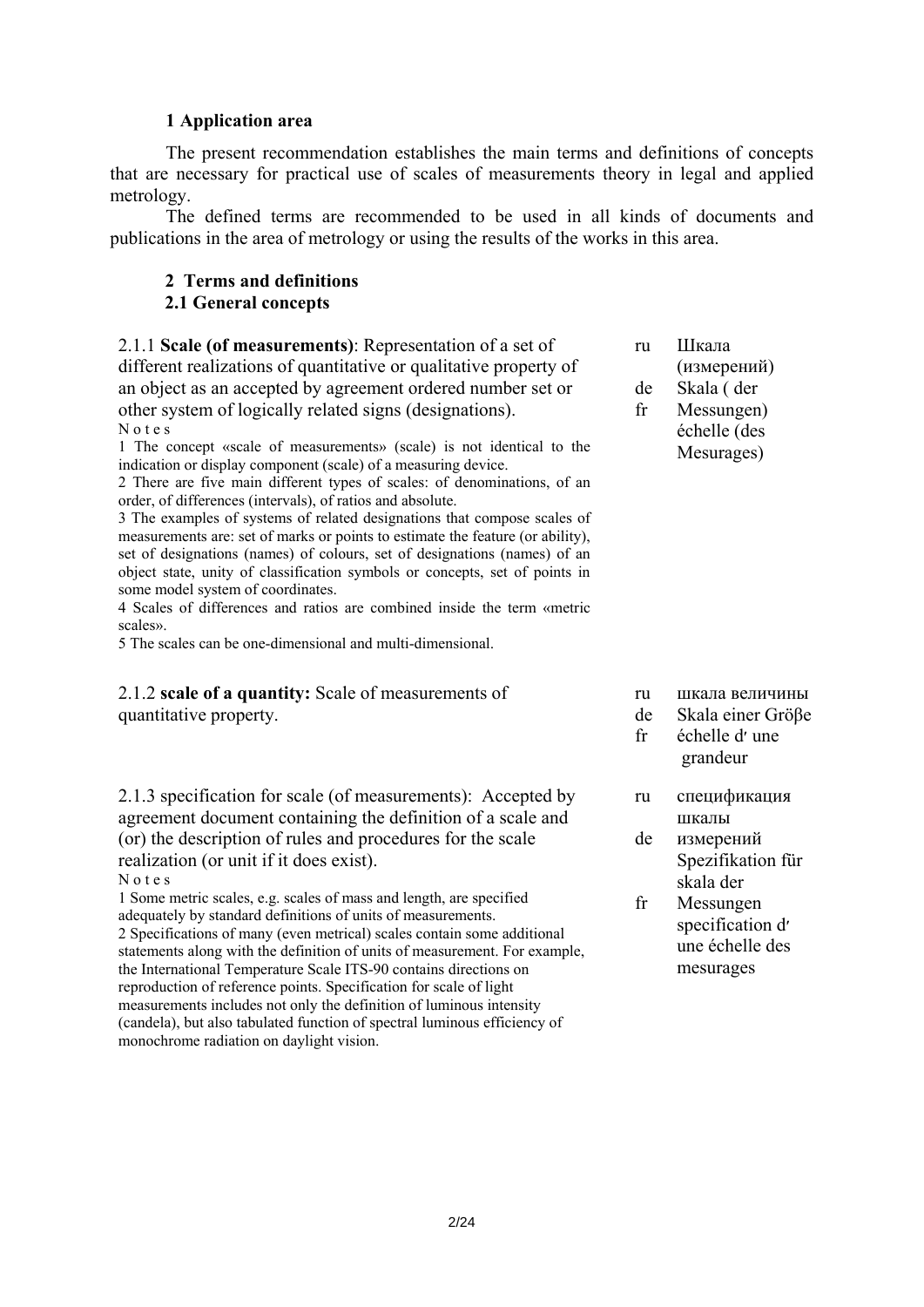2.1.4 **elements of scale (of measurements):** Basic features that describe the scale of measurements: class of equivalence, zero, conventional zero, conventional unit of measurement, natural (dimensionless) unit of measurement, range of the scale, point of the scale.

2.1.5 **type of scale (of measurements):** Specific set of features on which scales of measurements can be classified. It describes the logical relations between different realizations of a measured property.

2.1.6 **reproduction of scale (of measurements)**: Set of operations in order to reproduce scale of measurements (or a partial range of it) according to its specification.

2.1.7 **transmission of scale (of measurements):**  Bringing a scale (or a partial range of it) represented by the device under verification (calibration) to conformity with the scale represented by more accurate (reference) standard.

## **2**.**2 Types of scales of measurements**

2.2.1 **scale of denominations:** Scale of measurements of qualitative property which is fully described by relations of equivalence or difference in realizations of this property. N o t e s

 1 Sometimes the set of realizations of qualitative property can be ordered by closeness (similarity) of qualitative differences and (or) by quantitative differences in some subsets of property realizations. For example, scales of colour measurements are based on three-coordinate model of colour space in which colours are ordered by differences (qualitative feature) and luminosity (quantitative feature).

2 Scales of denominations have specific set of features: concepts of zero, unit of measurements and dimension have no sense and cannot be used; only isomorphic and homomorphic transformations are permitted; the specification for particular scale cannot be modified. In the most often case the scale of denominations is defined by a row of "classes of equivalence".

2.2.2 **scale of an order:** Scale of measurements of quantitative property (quantity), which is fully described by relations of equivalence and ascending (descending) order of different realizations of this property.

#### N o t e

Scales of an order have specific set of features: concepts of unit of measurements and dimension do not exist and cannot be used; zero can exist but not necessarily; all monotone transformations are permitted; the specification for particular scale cannot be modified.

- ru элемент шкалы измерений
- de Elemente von Skalen der Messungen
- fr elements d'une échelle des mesurages
- ru тип шкалы
- de Skalatyp
- fr тype d׳ une échelle
- ru воспроизведение шкалы измерений
- de Skalareproduction
- fr reproduction de échelle des mesurages
- ru передача шкалы измерений
- de **Skalatranslation**
- fr transmission de échelle des mesurages

| ru | шкала           |
|----|-----------------|
|    | наименований    |
| de | Bezeichnungensc |
|    | ala             |
| fr | échelle d'un    |
|    | dénominations   |
|    |                 |

- ru шкала порядка
- de Ordnungskala
- fr échelle d׳ une order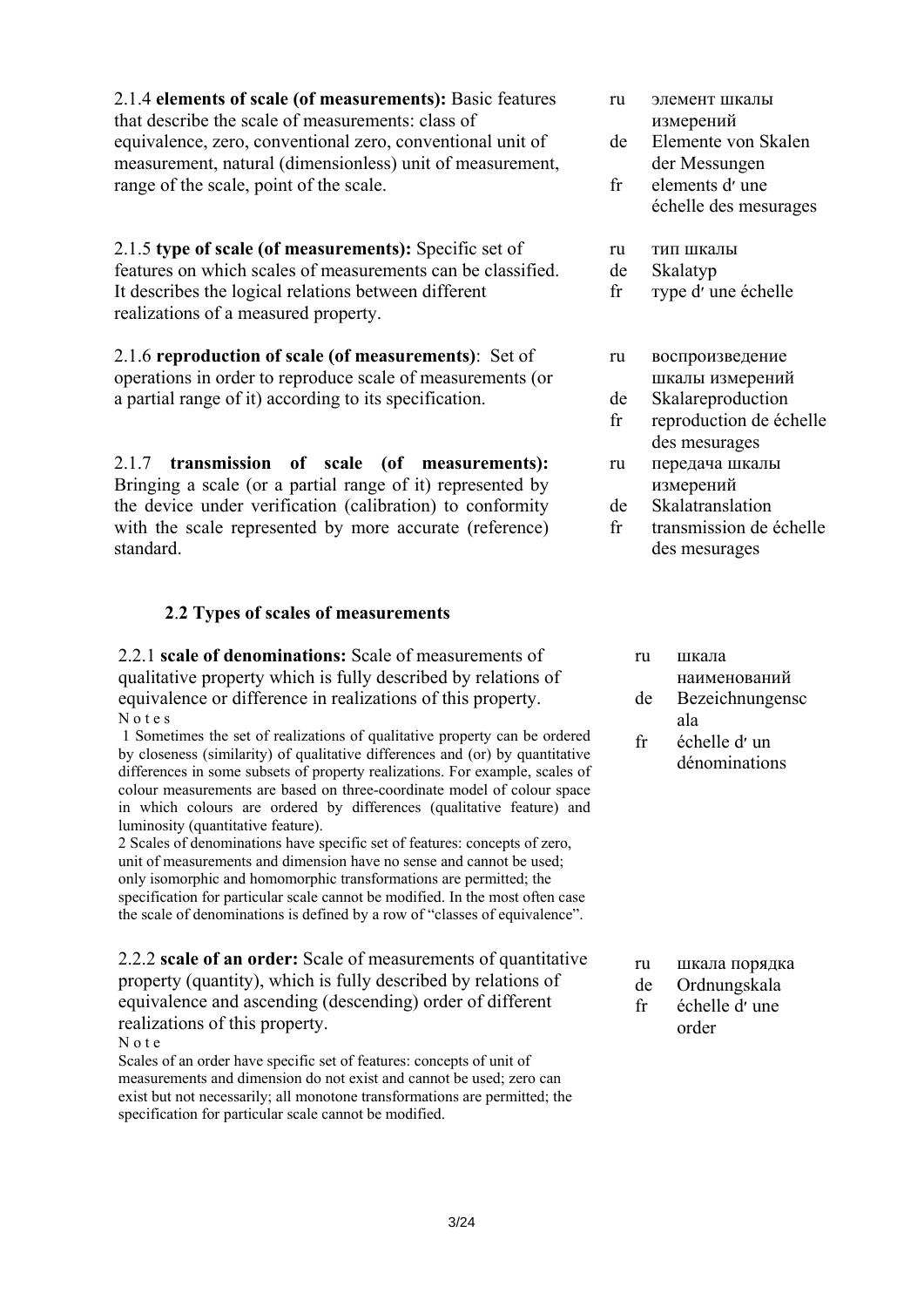2.2.3 **scale of differences [intervals]**: Scale of measurements of quantitative property (quantity), which is fully described by relations of equivalence and order and by possibility to sum intervals of different realizations of this property. N o t e

Scales of differences have specific features: zero and unit of measurements are defined by agreement; the concept of dimension can be applied; linear transformations are permitted; the specification for particular scale can be modified.

2.2.4 **scale of ratios:** Scale of measurements of quantitative property (quantity), which is fully described by relations of equivalence, order and proportionality of different realizations of this property. In some cases different realizations of the property can be summed.

#### N o t e s

1 Scales of ratios have specific set of features: natural zero exists; unit of measurements is defined by agreement; the concept of dimension can be applied; scaling transformations are permitted; the specification for particular scale can be modified.

2 Scales of ratios are called "proportional scales of ratios" (of the  $1<sup>st</sup>$  type) if the summation operation cannot be defined because it has no sense. Scales of ratios are called "additive scales of ratios" (of the  $2<sup>nd</sup>$  type) if the summation operation has sense and can be defined. For example, the scale of thermodynamic temperature is proportional, the scale of mass is additive.

### 2.2.5 **absolute scale:** Scale of ratios (proportional or additive) of dimensionless quantity.

N o t e s

1 Absolute scales have specific set of features: natural zero and arithmetical unit of measurements exist and do not depend on chosen system of units; only identical transformations are permitted; the specification for particular scale can be modified.

2 The results of measurements in absolute scales can be presented not only in arithmetical units but also in percents, promille, bits, bytes, decibels (see logarithmic scales).

3 Units of absolute scales can be used in combination with dimensioned units of quantities, e.g. information transmission rate in bits per second. 4 Discrete (countable) scales are a particular sort of absolute scales, the result of measurement in them is expressed by number of particles, quanta or other objects that are equivalent in respect of realization of measured property. For example, scales for electrical charge of atomic nuclei, for number of quanta (in photochemistry), for amount of information. Sometimes some definite number of particles (quanta) is conventionally defined as a unit of measurement (with special denomination) in these scales, e.g. one mol – number of particles equal to Avogadro constant.

2.2.6 **absolute limited scale**: Absolute scale with range of quantities from zero to one (or to some other limit according to the specification).

- ru шкала разностей [интервалов]
- de Skala der Differenzen [Zwischenräume]
- fr échelle d׳ un différences [intervalles]
- ru шкала
- de отношений
	- Skala der
- fr Verhältnisse échelle d׳ un relations

- ru абсолютная
- de шкала
- fr Absolute Skala échelle absolue

- ru абсолютная ограниченная
- de шкала Absolute
- fr beschränkte Skala échelle absolue limité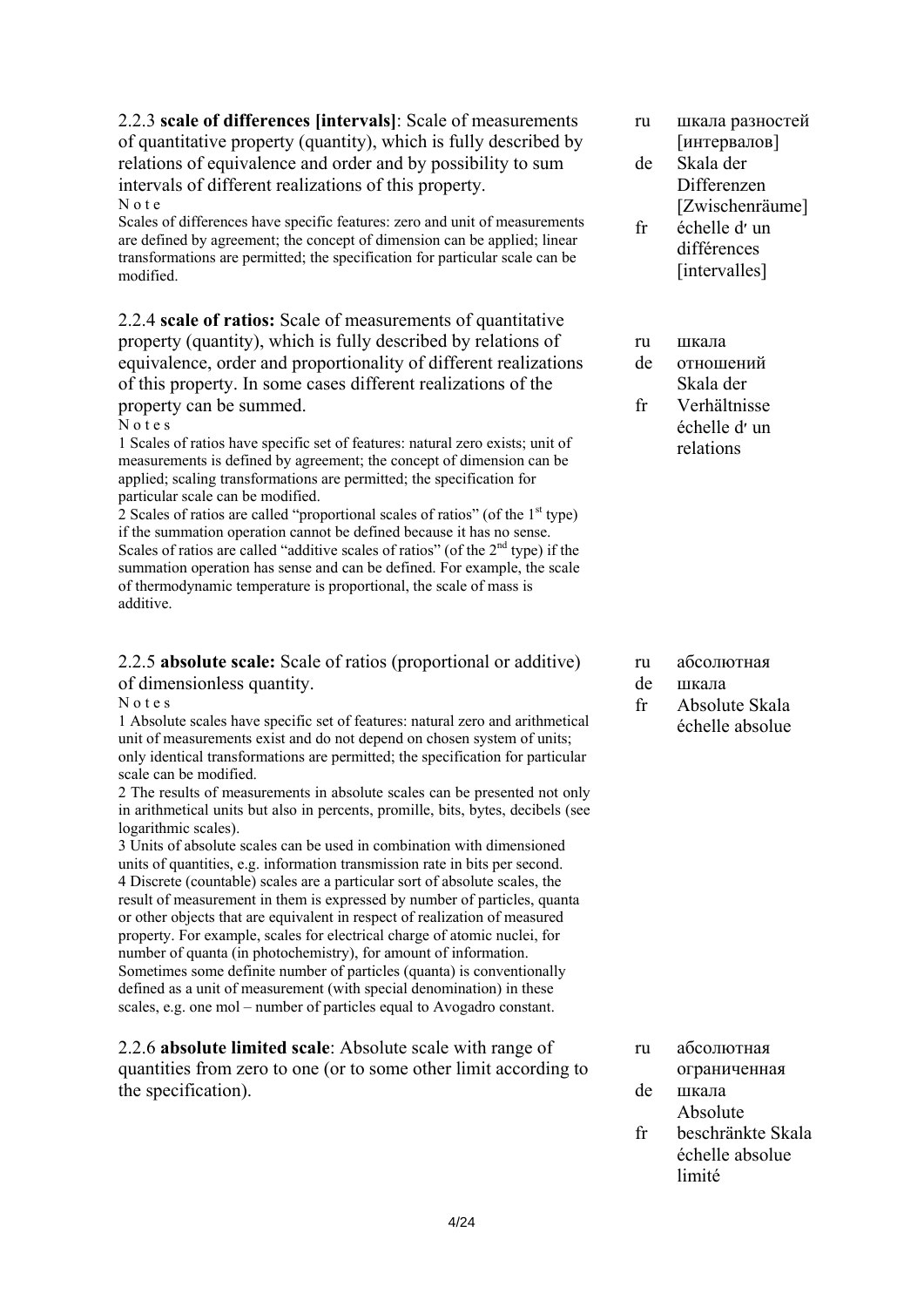2.2.7 **logarithmic scale:** Scale of measurements which is built by logarithmic transformation of measurable quantity.

N o t e Usually systems of common or natural logarithms are used to build logarithmic scale; system of binary logarithms can be used also.

2.2.8 **logarithmic scale of differences:** Logarithmic scale which is the result of logarithmic transformation of a quantity described by scale of ratios or by intervals in scale of differences, i.e. the scale is defined by dependence  $L = log$  $(X/X_0)$ , where *X* is current and  $X_0$  is adopted by agreement reference value of transformable quantity. N o t e

The choice of reference value  $X_0$  defines zero point of logarithmic scale of differences.

2.2.9 **logarithmic absolute scale:** Logarithmic scale which is the result of logarithmic transformation  $L = log X$  of a dimensionless quantity *Х* described by absolute scale. N o t e

This sort of scales is also called logarithmic scale with floating zero.

2.2.10 **biophysical scale:** Scale of measurements of a physical factor (stimulus) property which was modified so that the result of measurements of this property can be used to predict the level or character of reaction of biological object induced by this factor.

2.2.11 **one-dimensional scale**: Scale of measurements described by one parameter, in which the results of measurements are represented by one number or one sign (designation).

2.2.12 multidimensional scale: Scale of measurements described by two or more parameters, in which the results of measurements are represented by blocks of two or more numbers or signs (designations).

#### N o t e s

1 Some properties can not be described by one parameter in principle. For example, electrical impedance and complex reflection coefficient are described by two parameters that represent two-dimensional scales. The colour is described by three coordinates in models of colours space that represent three-dimensional scales.

2 Multidimensional scales can be produced by combination of scales of different types.

3 Often in multidimensional scales some spatial or abstract system of special coordinates is established, e.g. for measurements of velocities and accelerations vectors, for geodesic coordinates etc.

- ru логарифмическа я шкала
- de Logarithmen
- fr Skala échelle logarithmique
- ru логарифмическа я шкала
- de разностей Logarithmen
- fr Skala der Differenzen échelle logarithmique du différences
- ru логарифмическа я абсолютная
- de шкала
- Logarithmen
- fr absolute Skala échelle logarithmique absolue
- ru биофизическая шкала
- de Biophysikalische Skala
- fr échelle biophysique
- ru одномерная шкала
- de Eindimensionale Skala
- fr échelle monodimensionale
- Ru многомерная шкала
- de Veildimensionale Skala
- fr échelle multidimensionale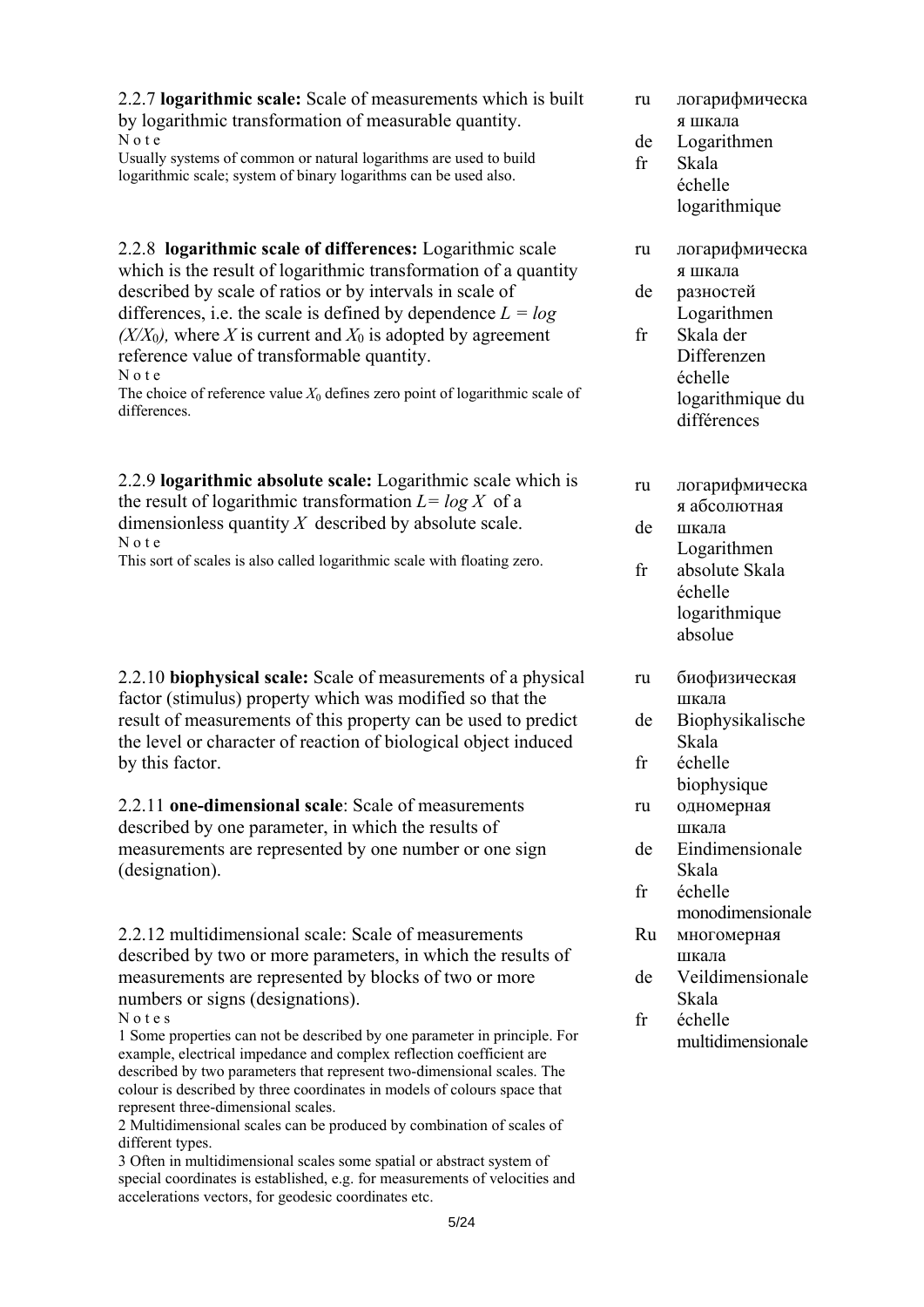### **2.3 Elements of scales**

2.3.1 **zero of a scale:** Initial point in scales of order (some), of intervals, of ratios and absolute. N o t e Zero can be either natural or conventional (adopted by agreement).

2.3.2 **natural zero of a scale:** Zero of a scale that represents infinitesimal (null) quantitative realization of measured property.

2.3.3 **conventional zero of a scale:** Zero of scale of differences (intervals) or scale of an order, that represents by agreement null value of measured property (quantity). N o t e

The scale can be defined on both sides from conventional zero. For example, in contemporary calendar scale the event of the Birth of Jesus Christ is taken as a conventional zero. So to date some event we usually say "in … A.D. (anno Domini)" or "in … B.C. (before Christ)".

2.3.4 **point of a scale:** one separate number or sign (designation) from specification for scale of measurements.

2.3.5 **class of equivalence:** Subset of realizations of measured property that are conventionally adopted as indistinguishable in the scale of measurements of this property.

2.3.6 **range of a scale of measurements:** Limits of variation in measured property that are covered by the specific given scale representation.

2.3.7 **unit of measurement [of quantity]:** Fixed quantity magnitude that was conventionally defined as correspondent to numeric value of one in the specific scale of measurements. N o t e s

1 The term "unit of quantity" is equivalent to the term "unit of measurement".

2 The term "unit of a physical quantity" describes narrower concept. It is not recommended for use because it is impossible to define the limits of its application.

3 The term "unit of measurement" has no sense for properties that are described by scales of denominations and scales of an order.

4 Magnitude of units of quantity described by absolute scales are unambiguously defined by dimensionless character of measured quantities.

- ru нуль шкалы
- de Skalanull
- fr zéro d׳ une échelle
- ru естественный нуль шкалы
- de Natürliche
- Skalanull
- fr naturel zéro d׳ une échelle
- ru условный нуль шкалы
- de Verabredete Skalanull
- fr conventionnel zéro d׳ une échelle
- ru точка шкалы
- de **Skalapunkt**
- fr point d׳ une échelle
- ru класс эквивалентности
- de Äquivalenzklasse
- fr classe d' équivalence
- ru диапазон шкалы измерений
- de Bereich von Skala der messungen étendue d׳ une
- fr échelle des mesurages
- ru единица измерений [величины]
- de

fr

Einheit [von Größe]

unité de mesure [grandeur]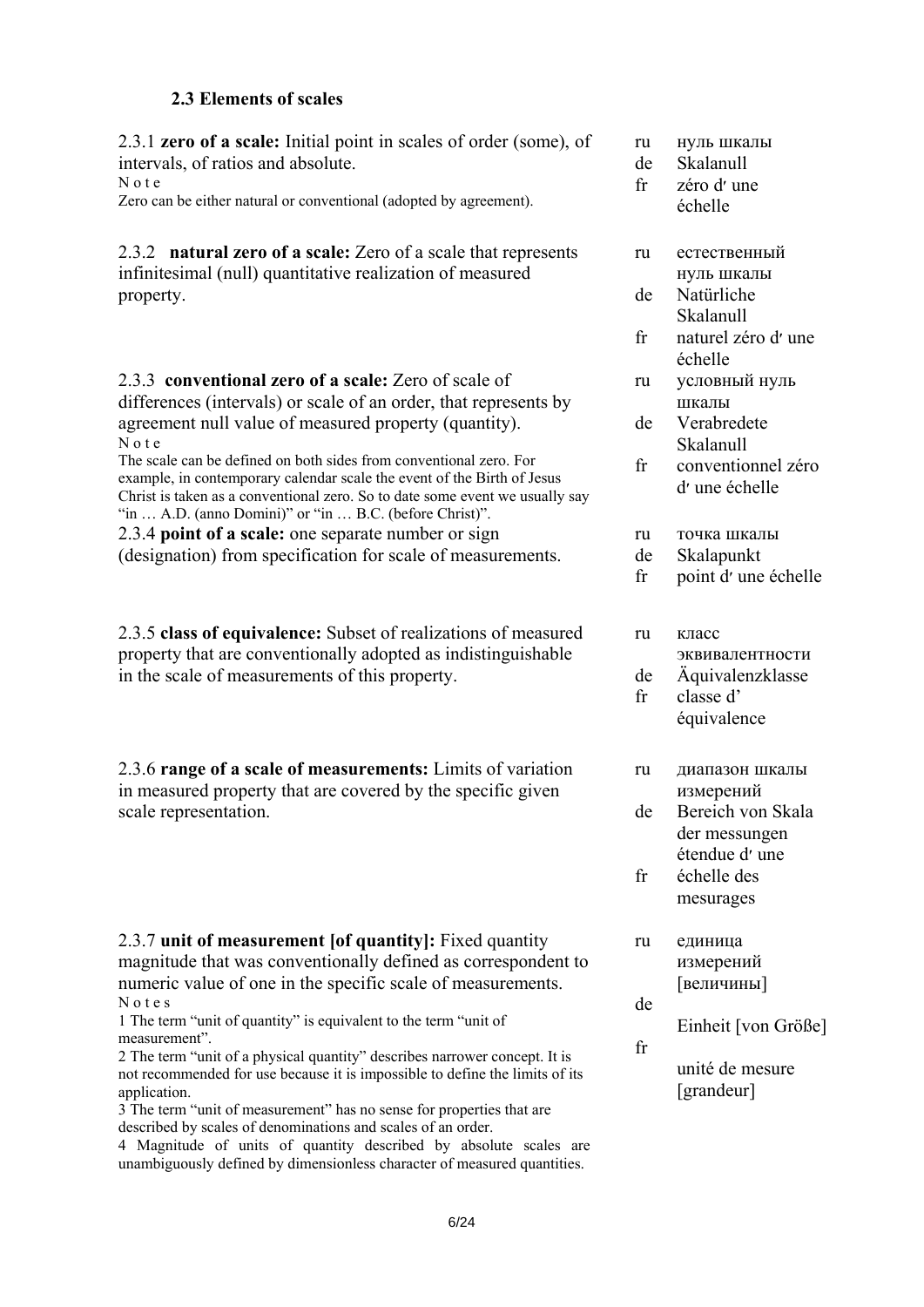|  | substance, material, phenomenon, process) one or several           |  |  |  |
|--|--------------------------------------------------------------------|--|--|--|
|  | specific realizations of quantitative or qualitative properties of |  |  |  |

2.4.1 **object of measurement:** Object of activity (body,

2.3.8 **logarithmic unit of measurement:** Unit of measurement

The following logarithmic units of measurement are commonly used: bel,

which are to be measured.

of logarithmic scale.

decibel, log, decilog, neper etc.

N o t e

 $N$  o t  $e$ 

Not only physical but also non-physical objects can be objects of measurement.

**2.4 Measurement of properties** 

2.4.2 **measurable property:** Common property of objects of measurement which is selected for investigation by measurement.

N o t e

Not only physical but also non-physical (biological, psychological, social, economical etc.) objects can have quantitative and qualitative measurable properties.

2.4.3 **measurable quantity:** Measurable property that is characterized by quantitative differences. N o t e

The term "quantity" cannot be applied to qualitative properties which are described by scales of denominations. So the term "property" is wider than the term "quantity".

2.4.4 **measurement:** Comparison of concrete realization of measurable property (measurable quantity) with the scale (or its part) of measurements for this property (quantity) in order to obtain the result of measurement (evaluation of a property or value of a quantity).

2.4.5 **uniformity of measurements:** State of measurements when the results of measurements are expressed in legal units of measurements (of quantities) or in legal scales of measurements and the uncertainties or margins of errors of results are estimated.

N o t e

This definition of the term "uniformity of measurements" extends it and covers all types of scales including scales of denominations and scales of an order (see 2.1.1).

2.4.6 **value of a quantity:** Expression of quantity magnitude according to appropriate scale in the form of some number of accepted units, numbers, marks or other signs (designations). N o t e

"Evaluation of a property" is the analog of the term "value of a quantity" for qualitative properties.

- ru логарифмическая единица
- de измерений
- fr Logarithmen Einheit unité logarithmique

de mesure

- ru объект измерений
- de Objekt der messung
- fr оbject de mesure
- ru измеряемое
- de свойство
- fr Meßbare Eigenschaft propriete de mesure
- ru измеряемая
- de величина
- fr Meßbare Größe grandeur de mesure
- ru измерение
- de Messung
- fr mesurage
- ru единство
- de измерений Einheitlichkeit der
- fr Messungen uniformite des mesurages
- ru значение величины
- de Größenwert
- fr valeur d׳ une
	- grandeur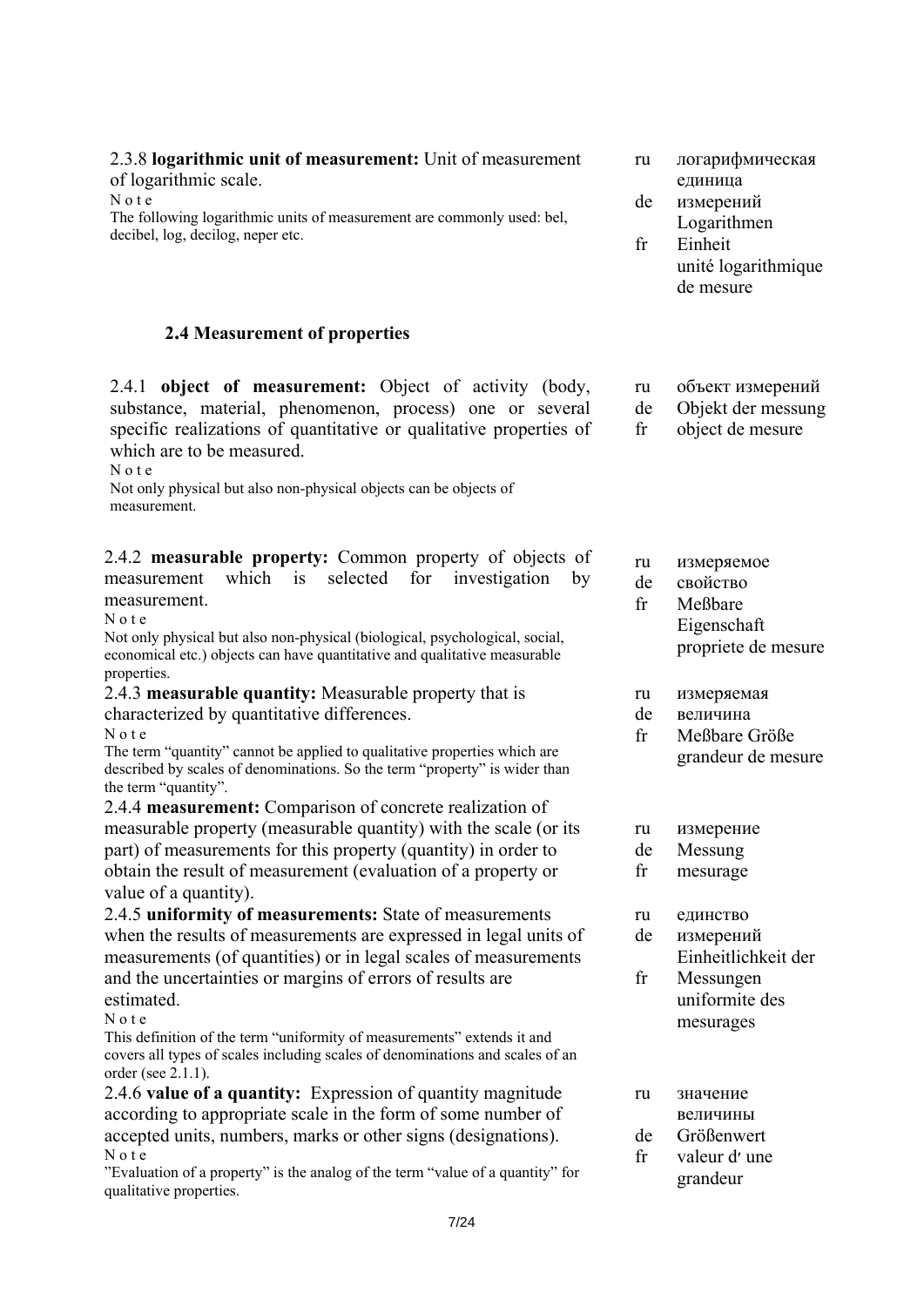2.4.7 **true value of a quantity:** Value of a quantity that could ideally reflect the realization of quantitative property of specific object of measurement in appropriate scale. N o t e

"True evaluation of a property" is the analog of the term "true value of a quantity" for qualitative properties.

2.4.8 **conventional true value of a quantity:** Value of a quantity which is so close to true value that it can be used instead of true value for the specific task.

2.4.9 **evaluation of a property:** Expression of the place of realization of qualitative property of specific object of measurement in appropriate scale of denominations. N o t e

In some cases it is acceptable and suitable to use the term "value" instead of "evaluation" for qualitative properties.

2.4.10 **true evaluation of a property**: Evaluation of a property that could ideally reflect the realization of qualitative property of specific object of measurement in appropriate scale.

2.4.11 **conventional evaluation of a property:** Evaluation of a property which is so close to true evaluation that it can be used instead of true evaluation for the specific task.

2.4.12 **method of measurement:** Technique or totality of techniques which are used to establish the fact of equivalence between concrete realization of measurable property (value) and the element of scale of measurements for this property.

- ru истинное значение величины
- de Wahrer Größenwert valeur vraie d׳ une
- fr grandeur
- ru действительное значение
- de величины Konventioneller
- fr wahrer Größenwert valeur conventionellement vraie d׳ une grandeur
- Ru оценка свойства
- de Abschätzung einer Eigenschaft
- fr evaluation d'une propriete
- ru истинная оценка свойства
- de Wahr Abschätzung einer Eigenschaft
- fr valeur evaluation d׳ une propriete
- ru действительная оценка свойства
- de Konventionell Abschätzung einer Eigenschaft
- fr evaluation conventionellement d׳ une propriete
- ru метод измерения
- de Meßmethode
- fr methode de mesure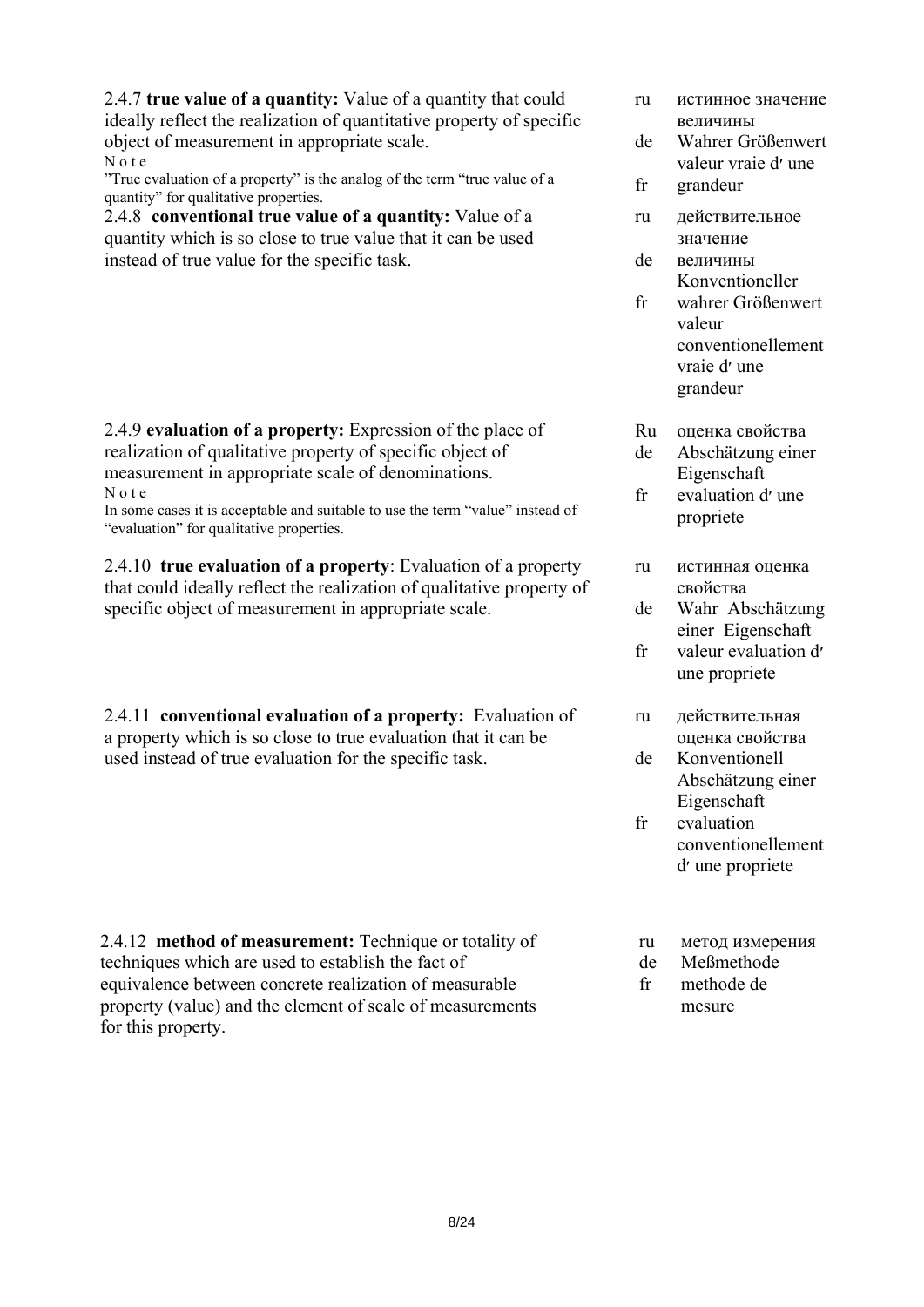### 2.4.13 **result of measurement:** Value of a quantity or evaluation of a property that was obtained by the way of measurement.

N o t e s

1 Arithmetic mean value of several uniformly precise acts of measurement is taken most often as a result of measurement in scales of differences (intervals), of ratios and absolute scales.

2 In scales of an order the distribution median of the measurement results series can be taken as a result of measurement, but not arithmetic mean, because it has no sense.

3 A result of measurement in scales of denominations reflects the equivalence of the specific realization of measured property to the point or class of equivalence of appropriate scale.

4 The result of measurement is invalid without information about its uncertainty or error margins.

## **2**.**5 Measuring instruments and etalons**

2.5.1 **measuring instrument:** Object having normalized metrological characteristics and designed for execution of measurements. Measuring instrument reproduces and/or keeps some part (or point) of the scale.

2.5.2 **material measure:** Measuring instrument that keeps and reproduces one or more points of the scale of measurements. N o t e

This term can be used not only in scales of quantitative properties (material measure of a value) but also in scales of qualitative properties, e.g. material measure of the colour.

2.5.3 **measuring device:** Measuring instrument that is designed to obtain the value of measured quantity or the evaluation of measured property in certain range (part) of measurements scale.

2.5.4 **measuring transducer:** Measuring instrument (or its part) which function is to get information about measured quantitative or qualitative property and to transform it into the suitable form for future processing, storage, consequent transformation, indication or transmission.

## 2.5.5 **comparator:** Object that is designed to compare realizations of measurable property (quantity).

N o t e

There exist comparators not only of quantitative properties (values) but of qualitative properties as well, e.g. comparators of the colour.

2.5.6 **standard [etalon]:** Object that is designed and legalized to reproduce and/or store the scale, the part of it or the magnitude of the unit of measurements and to perform a transmission of them to measuring instruments.

2.5.7 **etalon of scale:** Etalon that reproduces all scale in the whole or some part of it.

- ru результат измерения Meßergebnis
- de resultat d´un mesurage

fr

- ru средство
- de измерений
- fr Meßmittel instrument de mesure
- ru мера
- de Maßverkörperung
- fr mesure materialisee

| ru | измерительный |
|----|---------------|
|    | прибор        |

- de Meßgerät
- fr appareil de mesure
- ru измерительный
- преобразователь
- de Meßumformer
- fr transducteur de mesure
- ru компаратор
- de Komparator
- fr сomparator

| ru | эталон |
|----|--------|
| de | Normal |
| fr | etalon |

ru эталон шкалы измерений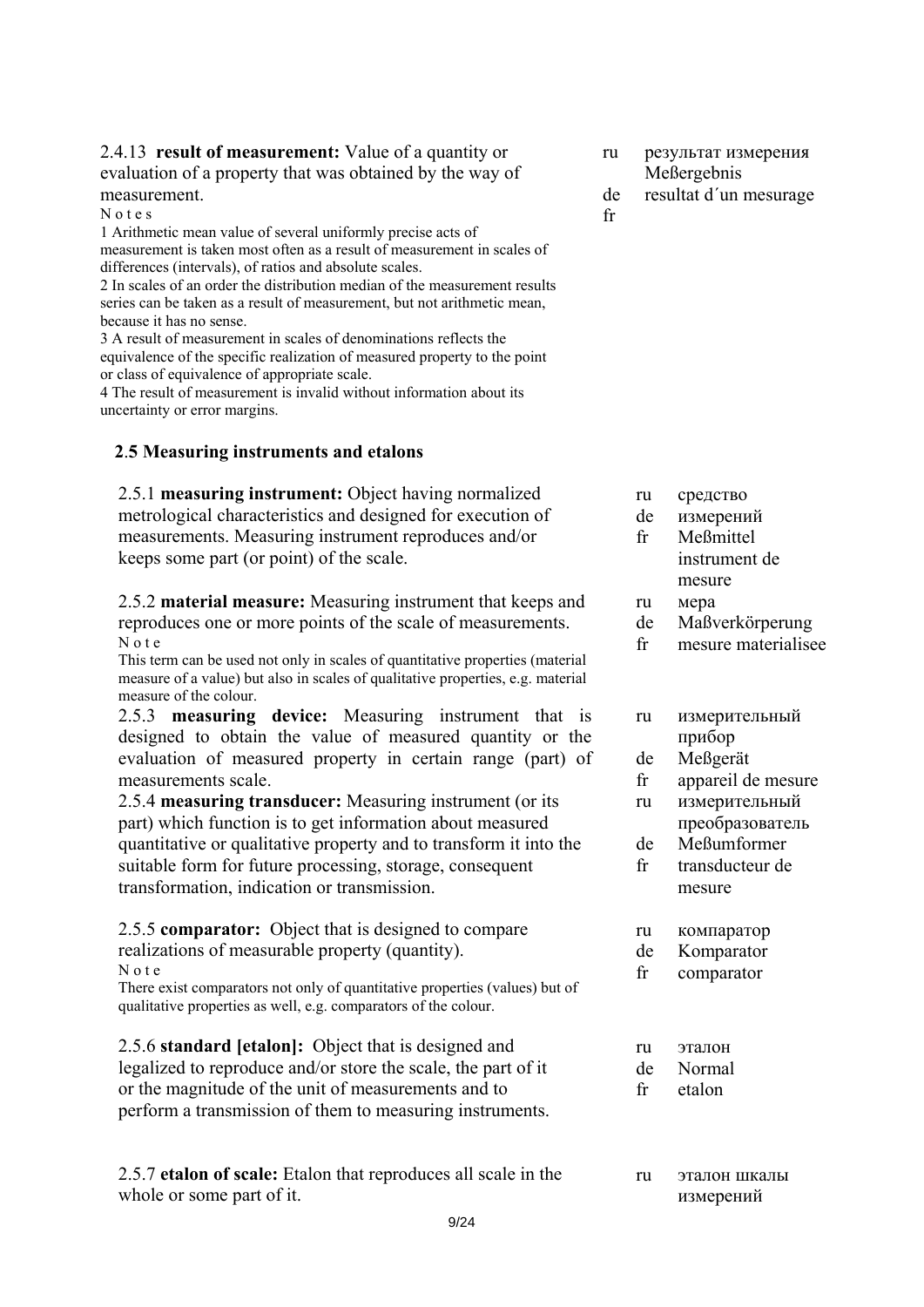| Notes<br>1 An etalon (standard) can reproduce one point of the scale (one fixed<br>value of a quantity) – see $2.5.8$ .<br>2 Etalons of scales of denominations and scales of an order must reproduce                                                                                                                                                                                                                                                                                                                                                                                                                                                                                                                                                                                                                          | de<br>fr                        | Normal einer Skala<br>etalon d'un échelle                                                   |
|--------------------------------------------------------------------------------------------------------------------------------------------------------------------------------------------------------------------------------------------------------------------------------------------------------------------------------------------------------------------------------------------------------------------------------------------------------------------------------------------------------------------------------------------------------------------------------------------------------------------------------------------------------------------------------------------------------------------------------------------------------------------------------------------------------------------------------|---------------------------------|---------------------------------------------------------------------------------------------|
| in the whole all used parts of the scale.<br>2.5.8 etalon of a quantity: Etalon that reproduces one or<br>several values of measured quantity (points of the scale)<br>Note<br>1 Often an etalon (standard) reproduces not the unit of a quantity but<br>some fixed value of it. At present units of mass, length, time intervals,<br>electrical voltage are reproduced by etalons (either exclusively or in the<br>raw of other values).                                                                                                                                                                                                                                                                                                                                                                                      | ru<br>de<br>fr                  | эталон величины<br>Normal einer<br>Größe<br>etalon d'un<br>grandeur                         |
| 2.6 Errors and uncertainties of measurements                                                                                                                                                                                                                                                                                                                                                                                                                                                                                                                                                                                                                                                                                                                                                                                   |                                 |                                                                                             |
| 2.6.1 error (of measurement): Deviation of result of<br>measurement from true value of a quantity or from true<br>evaluation of a qualitative property.<br>Notes<br>1 In practice estimation of an error is performed by means of replacement<br>of true value of a quantity or true evaluation of a property by conventional<br>true value of a quantity or conventional true evaluation of a property<br>respectively.<br>2 Error in two-dimensional and multi-dimensional scales is described by<br>the deviation of the point of the scale that corresponds to the result of<br>measurement from the point of the scale that corresponds to true value (true<br>evaluation) in the model space.<br>3 In scales of ratios and absolute scales the term "absolute error" is used to<br>distinguish it from "relative error". | ru<br>de<br>$\operatorname{fr}$ | погрешность<br>(результата)<br>измерений<br>Meßabweichung<br>erreur (de mesure)             |
| 2.6.2 relative error: Ratio of an error of measurement to true<br>value of a quantity.<br>Notes<br>1 The concept of relative error can be applied to measurements in scales of<br>ratios and absolute scales. It can be applied also to intervals of values in<br>scales of differences (intervals). But it cannot be applied to the values in<br>scales of differences themselves. For example, it is impossible (it has no<br>sense) to show in percents an error of measurement of Celsius temperature<br>or an error of dating of event.<br>2 The concept of relative error cannot be used in scales of an order and<br>scales of denominations.                                                                                                                                                                           | ru<br>de<br>fr                  | относительная<br>погрешность<br>(измерения)<br>Relative<br>Meßabweichung<br>erreur relative |

2.6.3 **errors of scale reproduction:** Errors of measurements which are performed to reproduce points of the scale.

2.6.4 **errors of scale transmission:** Errors of measurements which are performed to transmit points of the scale.

- ru погрешность воспроизведения шкалы
- de Meßabweichungen einer Skalareproduction
- fr erreurs d'une
- reproduction de échelle
- Ru погрешность передачи шкалы
- de Meßabweichungen einer
- fr skalatranslation erreurs d'une transmission de échelle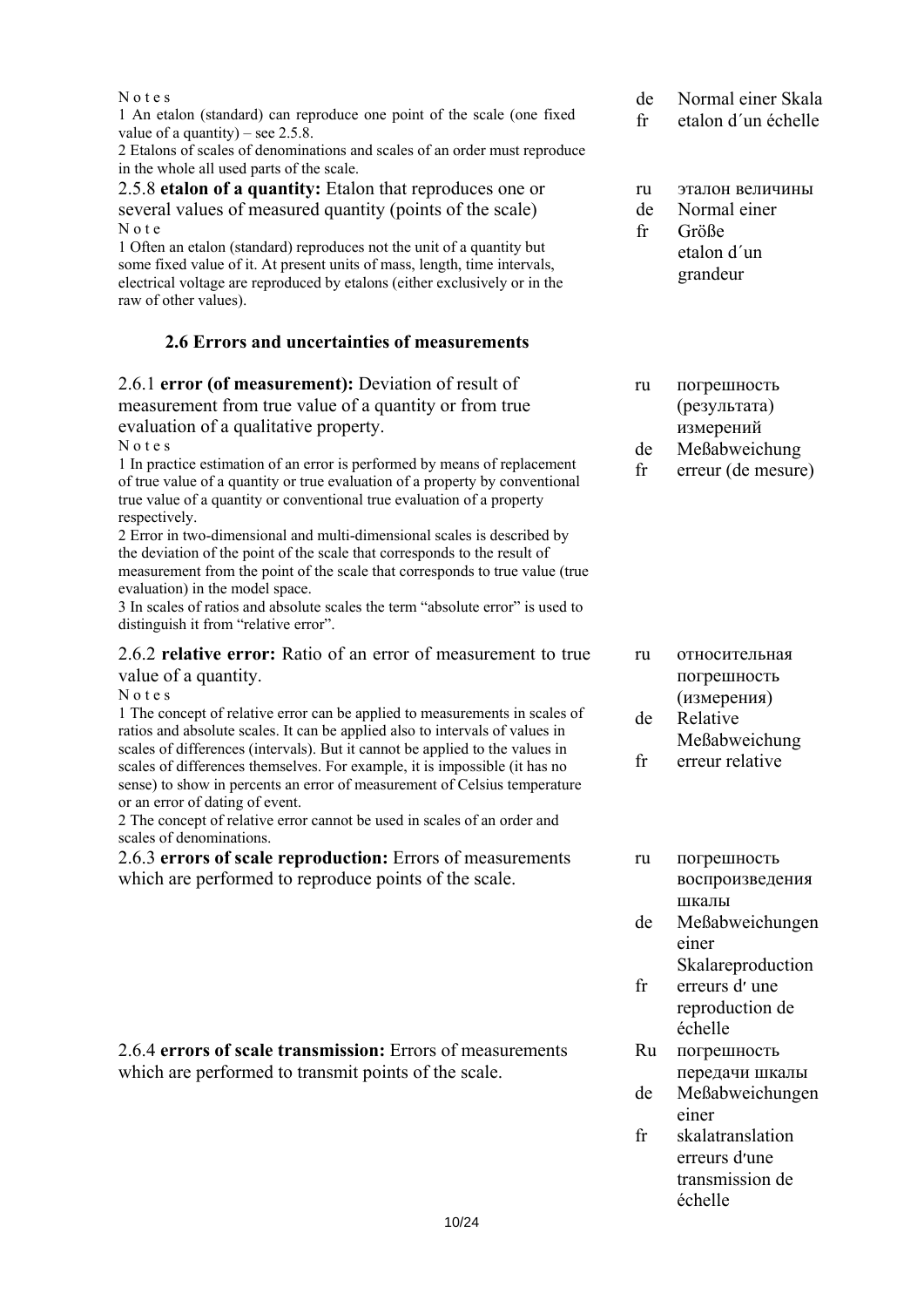2.6.5 **uncertainty of measurement:** Region (section, area) of a scale of measurements, in which evaluation of a property or value of a quantity is supposed to be contained according to possible dispersion of measurement results. N o t e s

1 In one-dimensional scales of ratios, of intervals and absolute scales the uncertainty is usually characterized by the parameter derived from root mean square deviation: standard uncertainty and expanded uncertainty as described in "Guide to the expression of uncertainty in measurement" [1]. 2 In two-dimensional and multi-dimensional scales the region (area) of a scale that characterizes the uncertainty of measurement presents multidimensional (two-dimensional) region in corresponding model space around the point of the scale which represents the result of measurement. 3 In scales of an order and of denominations the uncertainty of measurement can be described by the spread of distribution but not by standard (or expanded) uncertainty.

2.6.6 **uncertainty of scale reproduction:** Uncertainty of measurements which are performed to reproduce points of the scale.

2.6.7 **uncertainty of scale transmission:** Uncertainty of measurements which are performed to transmit points of the scale.

- Ru неопределенность (результата) измерений
- de fr Meßunsicherheit incertitude de
- mesure

- ru неопределенность воспроизведения шкалы
- de Unsicherheit einer Skalareproduction
- fr incertitude d׳ une reproduction de échelle
- ru неопределенность передачи шкалы
- de Unsicherheit einer **Skalatranslation**
- fr incertitude d׳ une transmission de échelle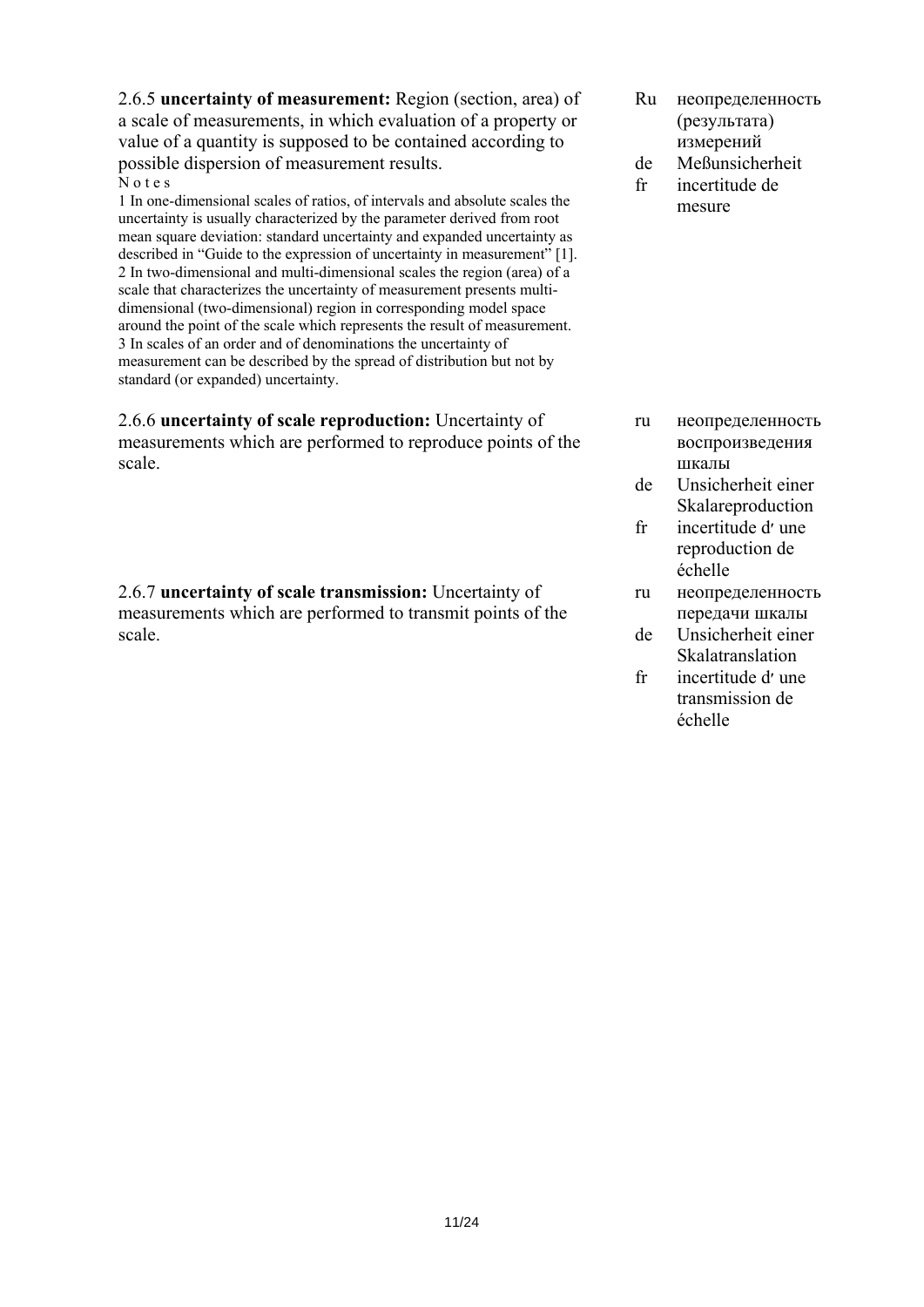# **Alphabetic index of equivalents of the terms in Russian**

| B                               |        |                                  |        |
|---------------------------------|--------|----------------------------------|--------|
| величина измеряемая             | 2.4.3  | погрешность воспроизведения      | 2.6.3  |
| воспроизведение шкалы измерений | 2.1.6  | шкалы                            |        |
|                                 |        | погрешность передачи шкалы       | 2.6.4  |
| Д                               |        | погрешность измерения            | 2.6.1  |
| диапазон шкалы измерений        | 2.3.6  | погрешность измерения            |        |
|                                 |        | относительная                    | 2.6.2  |
| E                               |        | погрешность относительная        | 2.6.2  |
| единица величины                | 2.3.7  | погрешность результата измерения | 2.6.1. |
| единица измерений               | 2.3.7  | преобразователь                  |        |
| единица измерений               |        | измерительный                    | 2.5.4  |
| логарифмическая                 | 2.3.8  | прибор измерительный             | 2.5.3  |
| единство измерений              | 2.4.5  |                                  |        |
|                                 |        | ${\bf P}$                        |        |
| 3                               |        | результат измерения              | 2.4.13 |
| значение величины               | 2.4.6  |                                  |        |
| значение величины               |        | $\overline{C}$                   |        |
| действительное                  | 2.4.8  | свойство измеряемое              | 2.4.2  |
| значение величины истинное      | 2.4.7  | спецификация шкалы               |        |
|                                 |        | измерений                        | 2.1.3  |
| И                               |        | средство измерений               | 2.5.1  |
| измерение                       | 2.4.4  |                                  |        |
| интервал                        | 2.2.3  | T                                |        |
|                                 |        | тип шкалы                        | 2.1.5  |
| К                               |        | точка шкалы                      | 2.3.4  |
| компаратор                      | 2.5.5  |                                  |        |
| класс эквивалентности           | 2.3.5  | Ш                                |        |
|                                 |        | шкала                            | 2.1.1  |
| M                               |        | шкала абсолютная                 | 2.2.5  |
| мера                            | 2.5.2  | шкала биофизическая              | 2.2.10 |
| метод измерений                 | 2.4.12 | шкала величины                   | 2.1.2  |
|                                 |        | шкала измерений                  | 2.1.1  |
| H                               |        | шкала интервалов                 | 2.2.3  |
| неопределенность                |        | шкала логарифмическая            | 2.2.7  |
| воспроизведения шкалы           | 2.6.6  | шкала абсолютная                 |        |
| неопределенность измерений      | 2.6.5  | логарифмическая                  | 2.2.9  |
| неопределенность передачи       |        | шкала абсолютная                 |        |
| шкалы                           | 2.6.7  | ограниченная                     | 2.2.6  |
| неопределенность результата     |        | шкала разностей                  |        |
| измерений                       | 2.6.5  | логарифмическая                  | 2.2.8  |
| нуль шкалы                      | 2.3.1  | шкала многомерная                | 2.2.12 |
| нуль шкалы естественный         | 2.3.2  | шкала наименований               | 2.2.1  |
| нуль шкалы условный             | 2.3.3  | шкала одномерная                 | 2.2.11 |
|                                 |        | шкала отношений                  | 2.2.4  |
| $\bf{0}$                        |        | шкала порядка                    | 2.2.2  |
| объект измерений                | 2.4.1  | шкала разностей                  | 2.2.3  |
| оценка свойства                 | 2.4.9  |                                  |        |
| оценка свойства действительная  | 2.4.11 | Э                                |        |
| оценка свойства истинная        | 2.4.10 | Элементы шкалы измерений         | 2.1.4  |
|                                 |        | эталон величины                  | 2.5.8  |
| П                               |        | эталон                           | 2.5.6  |
| передача шкалы измерений        | 2.1.7  | эталон шкалы измерений           | 2.5.7  |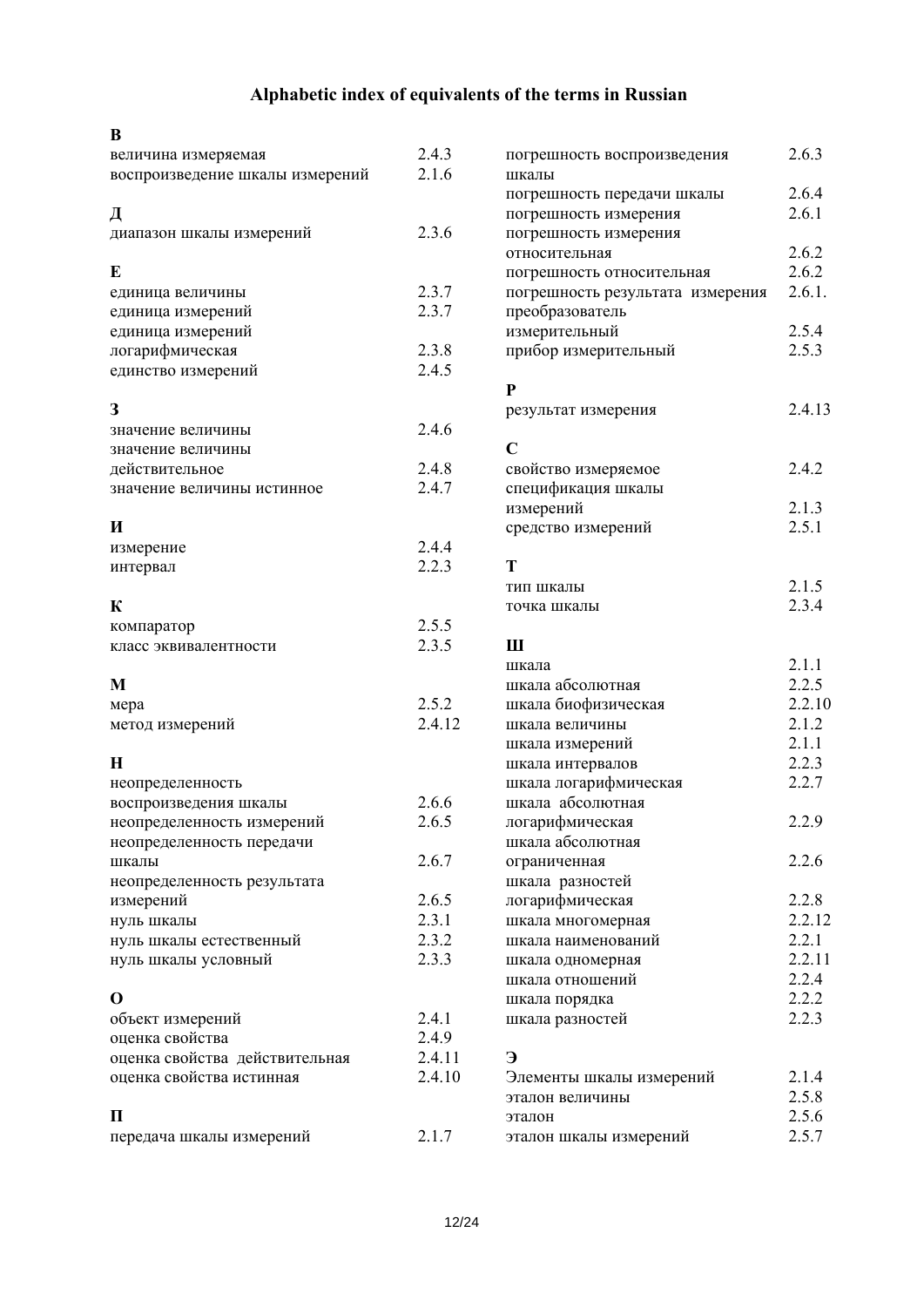# **Alphabetic index of equivalents of the terms in German**

| A                                 |        |                             |        |
|-----------------------------------|--------|-----------------------------|--------|
| Abschätzung einer Eigenschaft     | 2.4.9  | Meßumformer                 | 2.5.4  |
| Absolute beschränkte Skala        | 2.2.6  | Messung                     | 2.4.4  |
| Absolute Skala                    | 2.2.5  | Meßunsicherheit             | 2.6.5  |
| B                                 |        | N                           |        |
| Bereich von Skala der Messungen   | 2.3.6  | Natürliche Skalanull        |        |
| Beschränktlskala absolute         | 2.2.6  | Normal                      | 2.3.2  |
| Bezeichnungenskala                | 2.2.1  | Normal einer Skala          | 2.5.6  |
| Biophysikalische Skala            | 2.2.10 | Normal eines Größe          | 2.5.7  |
|                                   |        |                             | 2.5.8  |
| E                                 |        | $\mathbf 0$                 |        |
| Eindimensionale Skala             | 2.2.11 | Objekt der Messung          | 2.4.1  |
| Einheit (von Größe)               | 2.3.7  | Ordnungskala                | 2.2.2  |
| Einheitlichkeit der Messungen     | 2.4.5  |                             |        |
| Elemente von Skalen der           | 2.1.4  | $\bf R$                     |        |
| Messungen                         |        | Relative Meßabweichung      | 2.6.2  |
| G                                 |        | S                           |        |
| Größenwert                        |        | Skala (der Messungen)       | 2.1.1  |
|                                   | 2.4.6  | Skala der Differenzen       |        |
| K                                 |        | (Zwischenräume)             | 2.2.3  |
| Klasse Äquivalent                 | 2.3.5  | Skala der Verhältnisse      | 2.2.4  |
| Komparator                        | 2.5.5  | Skala einer Größe           | 2.1.2  |
| Konventionell Abschätzung einer   |        | Skalanull                   | 2.3.1  |
| Eigenschaft                       | 2.4.11 | Skalapunkt                  | 2.3.4  |
| Konventioneller wahrer            |        | Skalareproduction           | 2.1.6  |
| Größenwert                        | 2.4.8  | Skalatranslation            | 2.1.7  |
| L                                 |        | Skalatyp                    | 2.1.5  |
| Logarithmen Skala der Differenzen | 2.2.8  | Spezifikation für Skala der |        |
| Logarithmen Einheit               | 2.3.8  | Messungen                   | 2.1.3  |
| Logarithmen Skala                 | 2.2.7  | U                           |        |
| Logarithmen absolute Skala        | 2.2.9  | Unsicherheit einer          |        |
|                                   |        | Skalareproduction           | 2.6.6  |
| M                                 |        | Unsicherheit einer          |        |
| Maßverkörperung                   | 2.5.2  | skalatranslation            | 2.6.7  |
| Meßabweichung                     | 2.6.1  | V                           |        |
| Meßabweichungen einer             |        | Veildimensionale Skala      | 2.2.12 |
| skalareproduction                 | 2.6.3  | Verabredete Skalanull       | 2.3.3  |
| Meßabweichungen einer             |        |                             |        |
| skalatranslation                  | 2.6.4  | W                           |        |
| Meßbare Eigenschaft               | 2.4.2  | Wahr Abschätzung eine       |        |
| Meßbare Größe                     | 2.4.3  | Eigenschaft                 | 2.4.10 |
| Meßergebnis                       | 2.4.13 | Wahrer Größenwert           | 2.4.7  |
| Meßgerät                          | 2.5.1, |                             |        |
|                                   | 2.5.3  | Z                           |        |
| Meßmethode                        | 2.4.12 | Zwischenräume               | 2.2.3  |
|                                   |        |                             |        |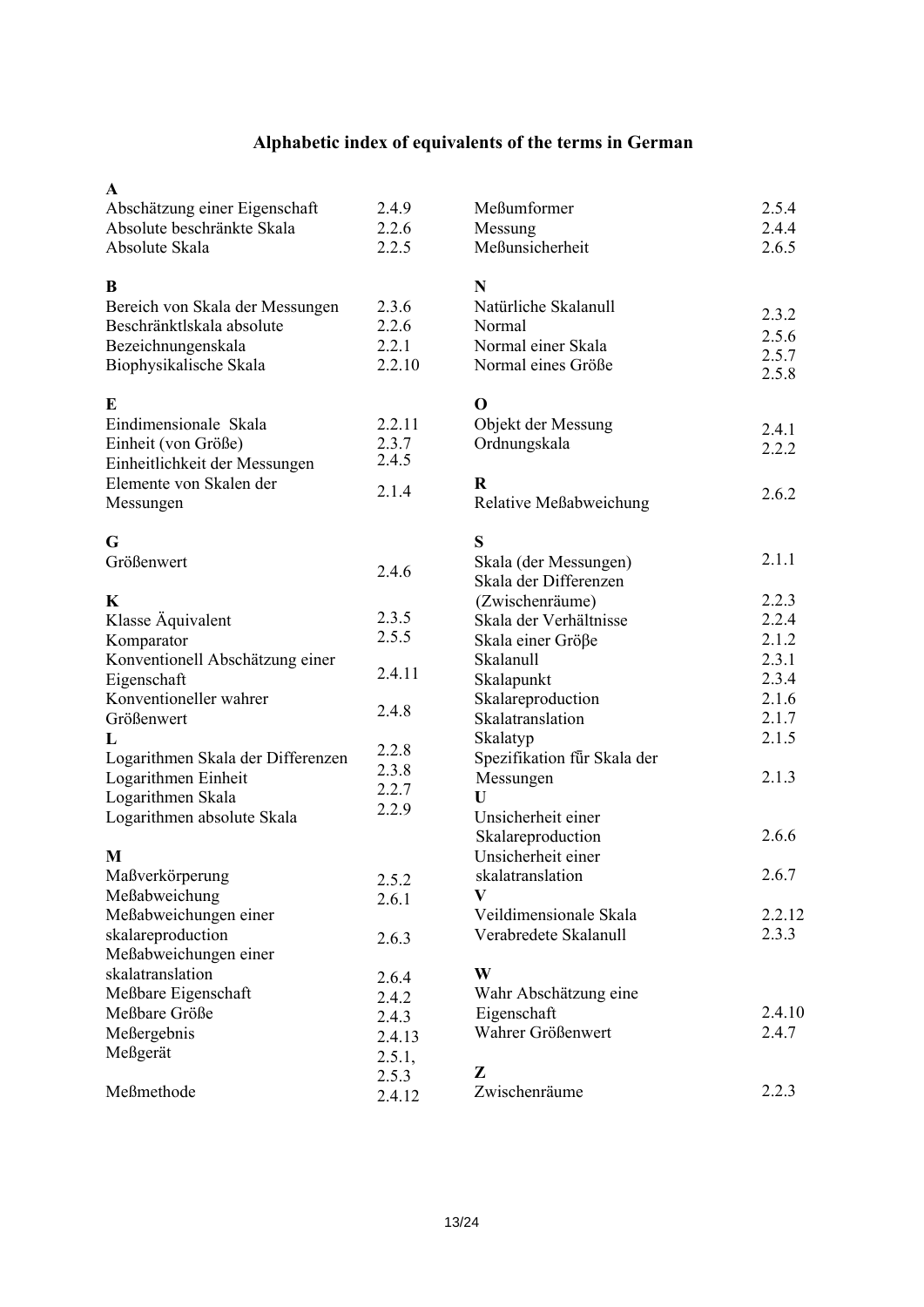# **Alphabetic index of the terms in English**

| absolute limited scale | 2.2.6 |
|------------------------|-------|
| absolute scale         | 2.2.5 |

# B

| biophysical scale | 2.2.10 |
|-------------------|--------|
|-------------------|--------|

# **C**

| class of equivalence                  | 2.3.5  |
|---------------------------------------|--------|
| comparator                            | 2.5.5  |
| conventional evaluation of            |        |
| a property                            | 2.4.11 |
| conventional true value of a quantity | 2.4.8  |
| conventional zero of a scale          | 2.3.3  |

### **E**

| elements of measurements scales | 2 1 4 |
|---------------------------------|-------|
| error (of measurement)          | 2.6.1 |
| errors of scale reproduction    | 2.6.3 |
| errors of scale transmission    | 2.6.4 |
| etalon of a quantity            | 2.5.8 |
| etalon of a scale               | 2.5.7 |
| evaluation of a property        | 249   |

# **L**

| logarithmic scale                | 2.2.7 |
|----------------------------------|-------|
| logarithmic absolute scale       | 2.2.9 |
| logarithmic scale of differences | 2.2.8 |
| logarithmic unit of measurement  | 2.3.8 |

# **M**

| material measure       | 252    |
|------------------------|--------|
| measurable property    | 2.4.2  |
| measurable quantity    | 2.4.3  |
| measurement            | 2.4.4  |
| measurements scale     | 2.1.1  |
| measuring instrument   | 2.5.1, |
|                        | 2.5.3  |
| measuring transducer   | 2.5.4  |
| method of measurement  | 2.4.12 |
| multidimensional scale | 2.2.12 |
|                        |        |

# **N**

| O                       |       |
|-------------------------|-------|
| object of measurement   | 2.4.1 |
| natural zero of a scale | 2.3.2 |

| one-dimensional scale                                      | 2.2.11 |
|------------------------------------------------------------|--------|
| P                                                          |        |
| point of a scale                                           | 2.3.4  |
| R                                                          |        |
| range of measurements scale                                | 2.3.6  |
| relative error                                             | 2.6.2  |
| reproduction of measurements                               |        |
| scale                                                      | 2.1.6  |
| result of measurement                                      | 2.4.13 |
| S                                                          |        |
| scale                                                      | 2.1.1  |
| scale of a quantity                                        | 2.1.2  |
| scale of an order                                          | 2.2.2  |
| scale of denominations                                     | 2.2.1  |
| scale of differences (intervals)                           | 2.2.3  |
| scale of ratios                                            | 2.2.4  |
| specification for scale of                                 |        |
| measurements                                               | 2.1.3  |
| standard, etalon                                           | 2.5.6, |
|                                                            | 2.5.7  |
| T                                                          |        |
| transmission of measurement scale 2.1.7                    |        |
| $t_{\text{max}}$ explication of a near entry $\sim 2.4.10$ |        |

| $\mu$ and $\mu$ and $\mu$ and $\mu$ and $\mu$ and $\mu$ and $\mu$ . |        |
|---------------------------------------------------------------------|--------|
| true evaluation of a property                                       | 2.4.10 |
| true value of a quantity                                            | 2.4.7  |
| type of a scale                                                     | 2.1.5  |

## **U**

| uncertainly of measurement              | 2.6.5 |
|-----------------------------------------|-------|
| uncertainly of scale reproduction 2.6.6 |       |
| uncertainty of scale transmission 2.6.7 |       |
| uniformity of measurements              | 2.4.5 |
| unit of measurement (of quantity) 2.3.7 |       |

# **V**

| value of a quantity | 2.4.6 |
|---------------------|-------|
|---------------------|-------|

# **Z**

| zero of a scale | 2.3.1 |
|-----------------|-------|
|                 |       |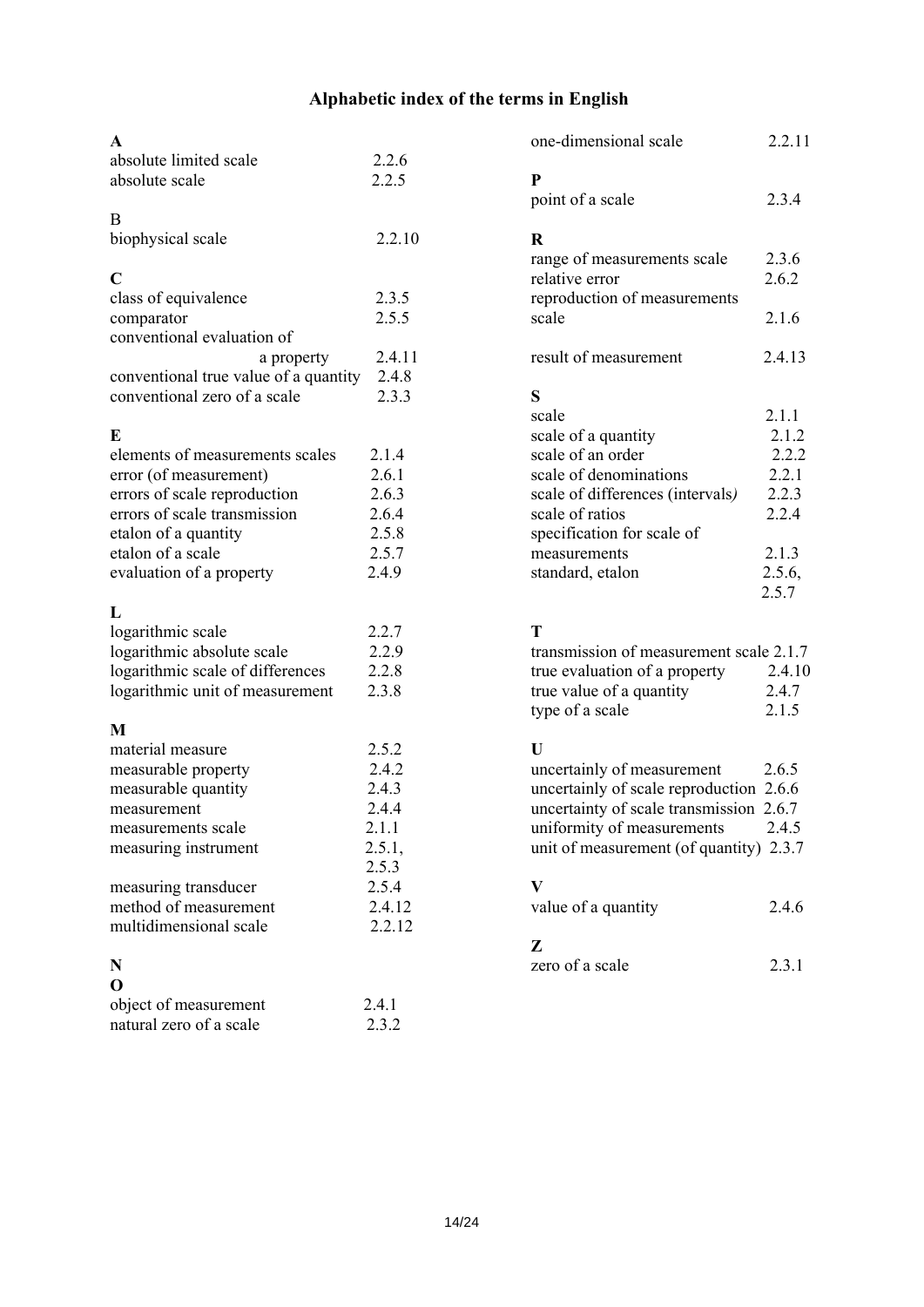# **Alphabetic index of equivalents of the terms in French**

## $\mathbf{C}$

| U<br>classe une equivalence<br>comparator<br>conventionnel zero d'une échelle | 2.3.5<br>2.5.5<br>2.3.3 |
|-------------------------------------------------------------------------------|-------------------------|
| E                                                                             |                         |
| échelle (des Mesurages)                                                       | 2.1.1                   |
| échelle absolue                                                               | 2.2.5                   |
| échelle absolue limite                                                        | 2.2.6                   |
| échelle biophysique                                                           | 2.2.10                  |
| échelle d'un etalon                                                           | 2.5.7                   |
| échelle d'un denominations                                                    | 2.2.1                   |
| échelle d'un differences                                                      |                         |
| (intervalles)                                                                 | 2.2.3                   |
| échelle d'un relations                                                        | 2.2.4                   |
| échelle d'une grandeur                                                        | 2.1.2                   |
| échelle d'une order                                                           | 2.2.2                   |
| échelle logarithmique                                                         | 2.2.7                   |
| échelle logarithmique absolue                                                 | 2.2.9                   |
| échelle logarithmique du<br>differences                                       |                         |
| échelle monodimensionale                                                      | 2.2.8<br>2.2.11         |
| échelle multidlimensionale                                                    | 2.2.12                  |
| elements d'un échelles des                                                    |                         |
|                                                                               | 2.1.4                   |
| mesurages<br>erreur (de mesure)                                               | 2.6.1                   |
| erreur relative                                                               | 2.6.2                   |
| erreurs d'une reproduction de                                                 |                         |
| échelle                                                                       | 2.6.3                   |
| erreurs d'une transmission de                                                 |                         |
| échelle                                                                       | 2.6.4                   |
| etalon                                                                        | 2.5.6                   |
| etalon d'un grandeur                                                          | 2.5.8                   |
| etendue d'une échelle des                                                     |                         |
| mesurages                                                                     | 2.3.6                   |
| evaluation conventionellement                                                 |                         |
| d'une propriete,                                                              | 2.4.11                  |
| evaluation d'une propriete                                                    | 2.4.9                   |
|                                                                               |                         |
| G                                                                             |                         |
| grandeur de mesure                                                            | 2.4.3                   |
|                                                                               |                         |
| L                                                                             |                         |
| incertitude d'une reproduction                                                |                         |
| de échelle                                                                    | 2.6.6                   |
|                                                                               |                         |

| incertitude d'une transmission<br>de échelle<br>incertitude de mesure<br>instrument de mesure                                                                                                                                                                                                                                                                  | 2.6.7<br>2.6.5<br>2.5.1,<br>2.5.3                                             |
|----------------------------------------------------------------------------------------------------------------------------------------------------------------------------------------------------------------------------------------------------------------------------------------------------------------------------------------------------------------|-------------------------------------------------------------------------------|
| M<br>mesurage<br>mesure materialisee<br>methode de mesure                                                                                                                                                                                                                                                                                                      | 2.4.4<br>2.5.2<br>2.4.12                                                      |
| N<br>naturel zero d'une échelle                                                                                                                                                                                                                                                                                                                                | 2.3.2                                                                         |
| O<br>object de mesure                                                                                                                                                                                                                                                                                                                                          | 2.4.1                                                                         |
| P<br>point d'une échelle<br>propriete de mesure                                                                                                                                                                                                                                                                                                                | 2.3.4<br>2.4.2                                                                |
| $\bf R$<br>reproduction de échelle des<br>mesurage<br>resultat d'un mesurage                                                                                                                                                                                                                                                                                   | 2.1.6<br>2.4.13                                                               |
| S<br>specification d'une échelle des<br>mesurages<br>т<br>transducteur de mesure<br>transmission de échelle des<br>mesurages<br>type d'une échelle<br>U<br>uniformite des mesurages<br>unite de mesure (grandeur)<br>unite logarithmique de mesure<br>(grandeur)<br>$\mathbf{V}$<br>valeur conventionellement vraie<br>d'une grandeur<br>valeur d'une grandeur | 2.1.3<br>2.5.4<br>2.1.7<br>2.1.5<br>2.4.5<br>2.3.7<br>2.3.8<br>2.4.8<br>2.4.6 |
| valeur evaluation d'une propriete<br>valeur vraie d'une grandeur                                                                                                                                                                                                                                                                                               | 2.4.10<br>2.4.7                                                               |

## **Z**

| zero d'une échelle | 2.3.1 |
|--------------------|-------|
|--------------------|-------|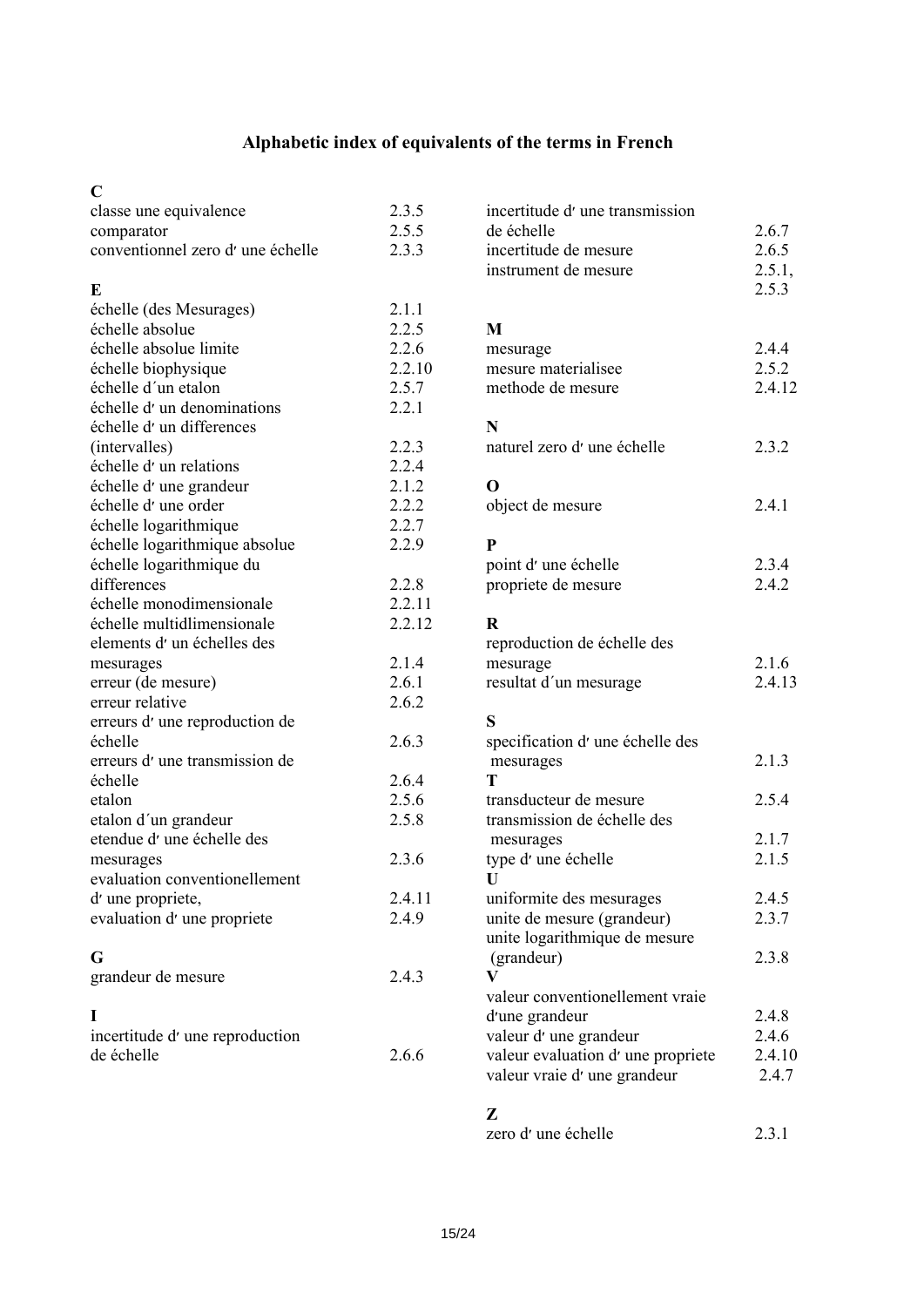### **Appendix А (for reference)**

#### **Elements of the theory of scales of measurements**

The term "scale" in metrology practice has at least two different meanings. Firstly the scale, or to be more precise the scale of measurements, is an abstract concept that is defined in present Recommendation. Secondly the scale is readout device of analog measuring instruments. In this Recommendation the term "scale" is used in the first meaning only.

This appendix describes basic elements of the theory of scales of measurements which are necessary to understand and to use them, along with some examples of scales which are widely used in practice.

There are various properties of objects, substances, phenomena, processes that are measured. Measured properties are named as mass, time interval, thermodynamic temperature, hardness, colour etc. Some properties are realized quantitatively (length, mass, temperature etc.) but the others are realized qualitatively, for example, the colour because it has no sense to say that red colour is greater (or less) than blue. Measured quantitative properties are called measured values. The variety (quantitative or qualitative) of realizations of any property produces the set. This set can be represented by set of numbers or in general case by system of conventional notations thus representing the scale of measurements for this property. Examples of systems of notations are: set of colours denominations (names), unity of classification symbols or concepts, set of marks (points) for evaluation of object state, set of real numbers etc. Elements of the set of property realizations are bound by certain logical relations. Relations of this kind can be "equivalence" (equality), "difference", "similarity" (closeness) between two elements, their quantitative distinguishability ("more", "less"), real feasibility of summing, subtraction, multiplication, division operations on elements of the set etc. These particular features of properties define the type of corresponding scales of measurements.

According to logical structure of properties realizations there are five basic types of scales of measurements in the measurements theory distinguished: scales of denominations, scales of an order, scales of differences (intervals), scales of ratios and absolute scales. Scales of each type have certain characteristics, main of them are examined below.

**Scales of denominations** reflect qualitative properties. Their elements are characterized only by relations of equivalence (equality), difference and similarity of particular qualitative realizations of properties. It is impossible to define unit of measurements concept in scales of denominations and consequently a concept of dimension also, zero element is absent in this type of scales. Nevertheless, some statistic operations are possible in processing the results of measurements. For example, it is possible to find modal or the most numerous class of equivalence by the results of measurements.

#### *Examples of scales of denominations*

*– Scales of colour measurements – colorimetry systems standardized by Commission International d'Eclairage (CIE). In the most widely used standard colorimetry system CIE of the year 1931 the colour is defined by three colour coordinates X, Y, Z in model three-dimensional non-Euclidean space using spectral characteristics of optical emission sources, reflecting and transparent objects and empiric standardized functions of colour addition (see publication 15 CIE [2]).* 

*– Geodesic scales for description of location on the Earth in prescribed coordinate systems (geodesic coordinates, astronomic coordinates, geocentric coordinates, flat rectangular geodesic coordinates and others).* 

*– Scales of space symmetry (scale of crystal symmetry groups etc.).* 

*– Scales of odours.* 

*– Scale of human blood group taking into consideration Rhesus factor etc.*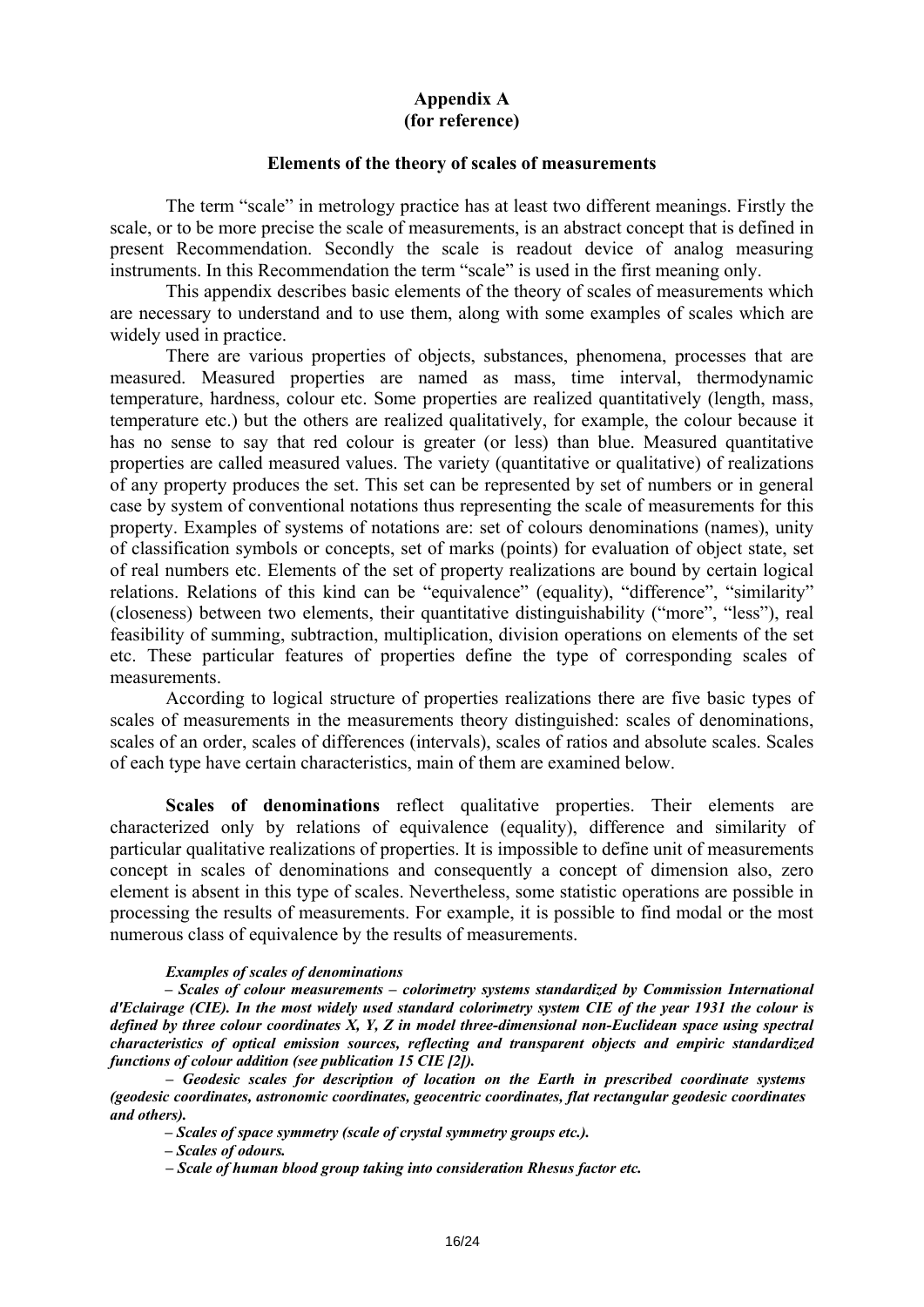**Scales of an order** describe the properties, for which not only the relations of equivalence but also the relations of an order by ascending or descending of quantitative property realizations have sense. Very specialized scales of an order are widely used in methods of testing various products.

In this type of scales it is impossible to introduce units of measurements because they are principally non-linear, i.e. it is logically impossible to establish equality of intervals in different parts of the scale. The results of measurements in these scales are expressed in numbers, marks, points, indexes, levels, but not in units of measurements. Though the results of measurements are often designated by continuous set of real numbers, it is impossible to imply proportionality of these values (because it is logically impossible to define how much times one property realization is more or less than the other). The results of measurements in marks, points, levels are expressed in discrete natural numbers. Scales of an order allow monotone transformations and sometimes zero can exist.

#### *Examples of scales of an order*

*– Scales of material hardness: for metals (international scales of Brinell, Rockwell, Vickers, Shore), minerals, rubber, plastics etc.* 

- *Scales of intensity and levels for earthquakes.*
- *Scales of strength of wind and marine surface state (Beaufort number etc.).*
- *Scales of whiteness for different objects (materials, stuff, goods), e.g. for the paper, wood, flour etc.*
- *Scales of numbers for photosensitivity of light-sensitive materials.*
- *Scales of loudness, levels of loudness.*
- *Scales of aroma strength and taste of water.*
- *Scales of octane and cetane numbers for petrol.*
- *Scale of falling number for cereals.*
- *Scale of evaluation the events at nuclear power plants.*

*– Scales of acid, iodine, bromine, permanganate, copper, chlorine, bentonite, formolite, peroxide, carbonyl, essential and other numbers for different materials or products.* 

**Scales of differences [intervals]** differ from scales of an order by the fact that for properties described by them not only the relations of equivalence and order have sense, but also equality and proportionality of intervals (differences) between different quantitative realizations of the property. отличаются от шкал порядка тем, что для описываемых ими свойств имеют смысл не только соотношения эквивалентности и порядка, но и равенства и суммирования интервалов (разностей) между различными количественными проявлениями свойств. It means that the intervals can be summed or multiplied by some coefficient but the values cannot be summed or multiplied because these operations have no sense. There is a typical illustration – scale of time intervals. Time intervals (e.g. periods of work, periods of education) can be summed, it is possible to say that someone is twice older than the other, but it has no sense to sum the dates of two events. Another example is the scale of length (distance) or in other words scale of space extension intervals which is defined by counting out from particularly chosen point in space (conventional zero) to the other point. Practical scales of temperature (Celsius, Fahrenheit, Reaumur) with conventional zero are also scales of this type. Scales of differences have conventional units of measurements and conventional zero based on some reference points. Linear transformations are permitted in scales of differences, and it is possible to calculate average of a distribution, standard deviation and other statistics parameters.

#### *Examples of scales of differences*

*– International scale of uniform atomic time TAI (Temps Atomique International), in which the magnitude of unit conforms to the definition of the second in International System of Units SI.* 

*– Universal Time scale UT0, in which the duration of second is equal to mean solar second.* 

*– Universal Time scale UT1 that differs from UT0 by correction for the effect of polar motion.* 

*– Universal Time scale UT2, that differs from UT1 by filtering out periodic seasonal variations of the Earth's rotation.* 

*– Coordinated Universal Time scale UTC, in which the value of second is the same as in TAI, but the reference moment can vary in steps of one second in order to keep UTC within 0,9 seconds from UT1.*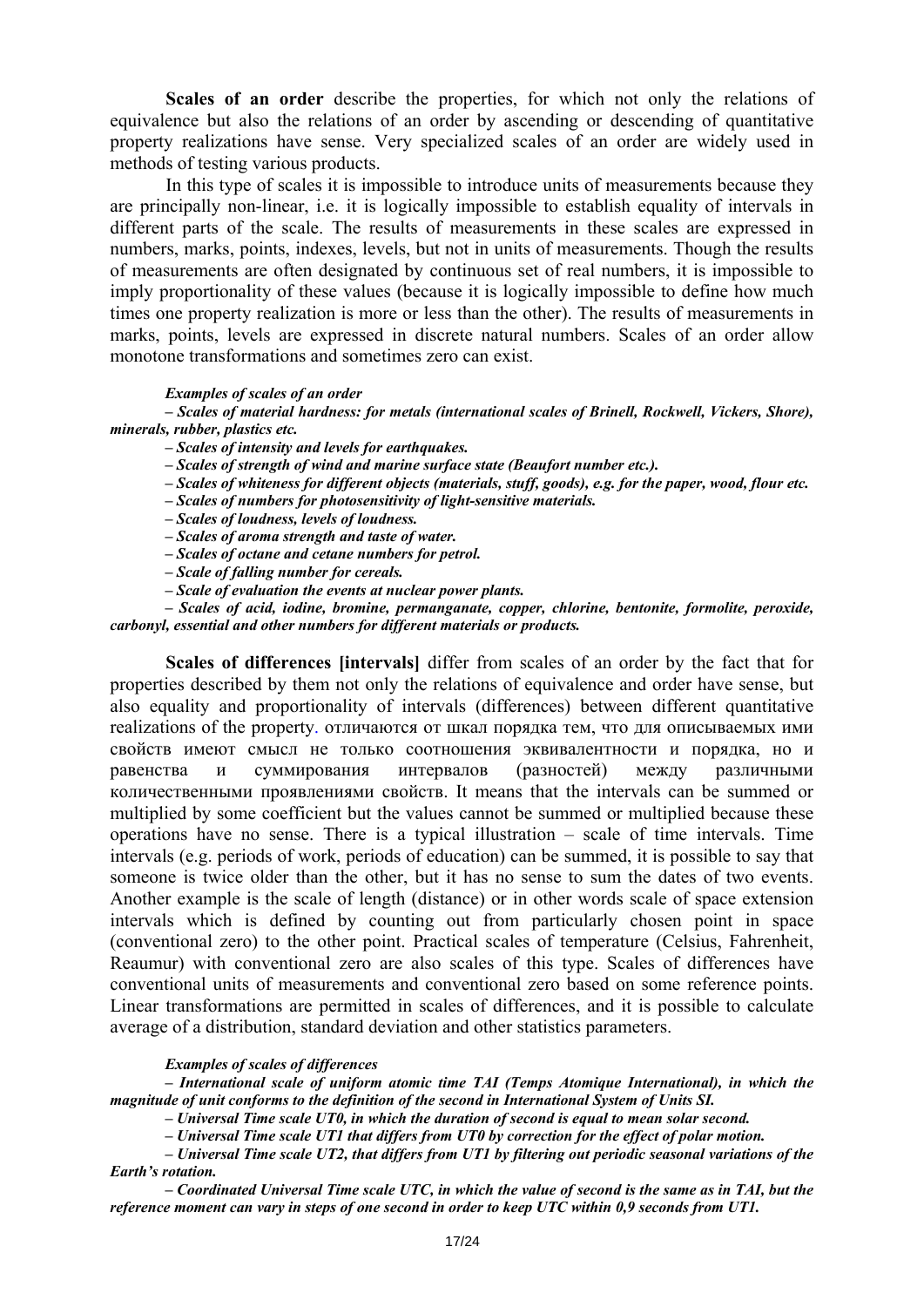#### *– Calendars (Gregorian, Julian, Moslem, lunar, etc.).*

### *– Celsius temperature scale, in which the unit of measurements (centigrade degree) is equal to Kelvin and thermodynamic temperature 273,16 K is accepted as conventional zero.*

*– Scale of oxidizing potentials of water solutions.* 

**Scales of ratios**. In these scales relations of equivalence, order and proportionality exist between different quantitative realizations of a property, also operations of subtraction, multiplication by factor and division can be applied (scales of ratios of the  $1<sup>st</sup>$  type – proportional). In many cases different realizations of a property can be summed (scales of ratios of the  $2<sup>nd</sup>$  type – additive).

Conventional units and natural zeroes exist in scales of ratios, scaling transformations are permitted. These scales are widely used in science and technology, it is possible to calculate average of a distribution, standard deviation, standard and expanded uncertainty and other statistics parameters.

*Examples of scales of ratios* 

*– Scale of a mass (additive).* 

*– Scale of frequencies, in which the magnitude of unit conforms to the definition of Hertz in SI.* 

*– Scale of thermodynamic temperature (proportional), in which the magnitude of unit conforms to the definition of Kelvin in SI (the International Temperature Scale ITS-90 is maximally close to it and defines a set of reference points).* 

*– Scale of luminous intensity, in which the value of unit conforms to the definition of candela in SI*  with application of standardized by Commission International d'Eclairage (CIE) [3] empiric function of *spectral luminous efficiency of monochrome radiation on daylight vision for different by spectrum optical radiations. This scale is a source for scales of all photometric quantities.* 

*– Scales of doses (absorbed, equivalent) and dose rates of ionizing radiations.* 

- *Practical Salinity Scale (PSS-78) [4].*
- *International Sugar Scale [5].*
- *Scales of water hardness.*

**Absolute scales** have all features of scales of ratios, but additionally there exists natural unambiguous definition for unit of measurement in them. These scales are used for measurements of relative quantities (ratios of similar quantities): amplification and attenuation coefficients, efficiency factor, reflection and absorption coefficients, amplitude modulation factor, etc.

*Examples of absolute scales* 

*– Scales of plane angles with units of measurements according to SI – radian and angular degree.* 

*– Scale of solid angles with unit of measurements according to SI - steradian.* 

*– Scales of coefficients and factors: of amplitude modulation, of nonlinear distortion, of amplification, of attenuation, of reflection.* 

*– Scale for Q-factor of oscillating systems.* 

*– Scale of relative dielectric constant.* 

*– Scales of brilliance.* 

*– Scales of frequency intervals used in acoustic measurements.* 

*– Scales of humidity.* 

Most of properties are described by one-dimensional scales, but there exist properties described by multidimensional scales: three-dimensional scales of coloures in colorimetry, two-dimensional scales of electric impedances, multidimensional scale of Earth rotation parameters, in which rotation axis position in the Earth's body, the direction of rotation axis in cosmic space, the value and variations of angular velocity of the Earth's rotation are defined. Main characteristics and specific features of scales of various types are systemized in Table A 1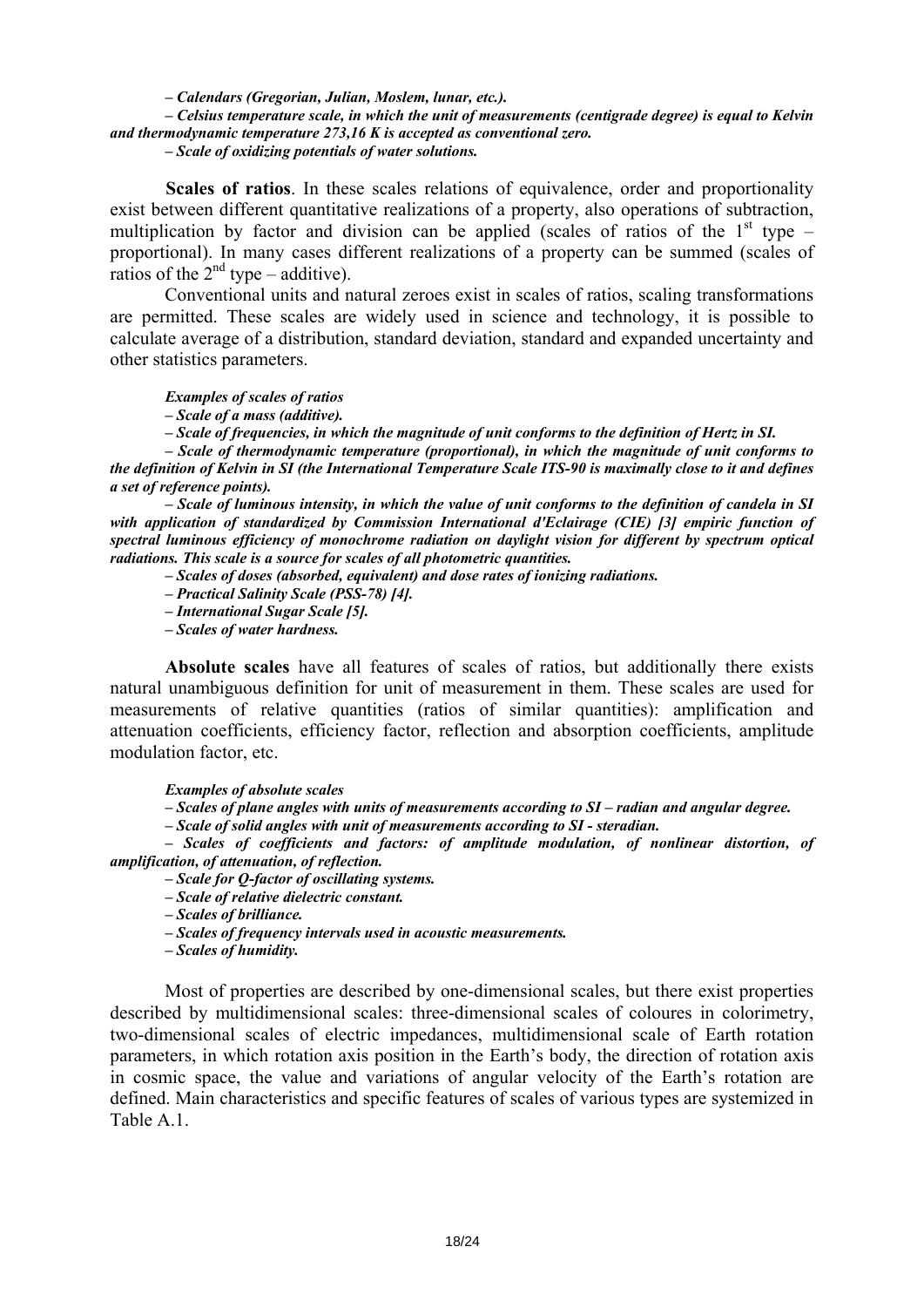|                                                                                           | Type of measurement scale   |                                    |                                                                   |                        |                                                          |  |                                                                                        |  |
|-------------------------------------------------------------------------------------------|-----------------------------|------------------------------------|-------------------------------------------------------------------|------------------------|----------------------------------------------------------|--|----------------------------------------------------------------------------------------|--|
| Feature                                                                                   | Of denomi-<br>nations       | Of an order                        | Of differences<br>(intervals)                                     | Of ratios              |                                                          |  | Absolute                                                                               |  |
|                                                                                           |                             |                                    |                                                                   | $1st$ type             | $2nd$ type                                               |  |                                                                                        |  |
| Allowed logical<br>and mathematical<br>relations between<br>realizations of<br>properties | Equivalence,<br>distinction | Equivalence,<br>distinction, order | Equivalence,<br>order, intervals<br>can be summed proportionality | Equivalence,<br>order. | Equivalence,<br>order,<br>quantities<br>can be<br>summed |  | Equivalence,<br>order,<br>proportionality,<br>sometimes<br>quantities can be<br>summed |  |
| Zero                                                                                      | Has no sense                | Not necessary                      | Conventional                                                      | Defined naturally      |                                                          |  |                                                                                        |  |
| Unit of<br>measurements                                                                   | Has no sense                |                                    | Magnitude is defined conventionally                               |                        |                                                          |  | Magnitude is defined by<br>natural criterion                                           |  |
| Allowed<br>transformations                                                                | Isomorphic<br>mapping       | Monotone<br>transformations        | Multiplication by<br>Linear<br>coefficient<br>transformations     |                        | Absent                                                   |  |                                                                                        |  |

T a b l e A.1 – Characteristics and specific features of scales of various types

Practical realization of measurement scales is achieved by the way of standardization of scales and units of measurement as well as methods and conditions (specifications) for their unambiguous reproduction if needed. Scales of denominations and of an order can be realized also without any specialized technical standard devices (Linnaeus classification scale, scale of odours, .Beaufort scale) but if it is necessary to build etalons, than they reproduce all practically used part (region) of the scale (e.g. hardness etalon). Any changes in specification that defines scale of denominations or of an order means in practice introduction of a new scale. Scales of differences and of ratios (metric scales) corresponding to the SI are reproduced by etalons as a rule. Etalons for these scales of measurements can reproduce only one point of the scale (mass etalon), some region of the scale (length etalon) or practically full scale (time etalon).

Normative documents in metrology usually consider establishment and reproduction of measurement units only. In practice even for quantities that correspond to basic units in the SI (second, Kelvin, candela etc.) etalons keep and reproduce scales in addition to units (scales of atomic and astronomical time, temperature scale ITS-90 etc.). In any variant of etalon construction the tracebility chain makes provision for reproduction of all practically needed parts (regions) of scales. Absolute scales can rely on etalons which reproduce any region of them (like etalons of metric scales), but also can be reproduced without etalons (efficiency factor, amplification coefficient). Specific features of scales reproduction (realization) are systemized in Table А.2.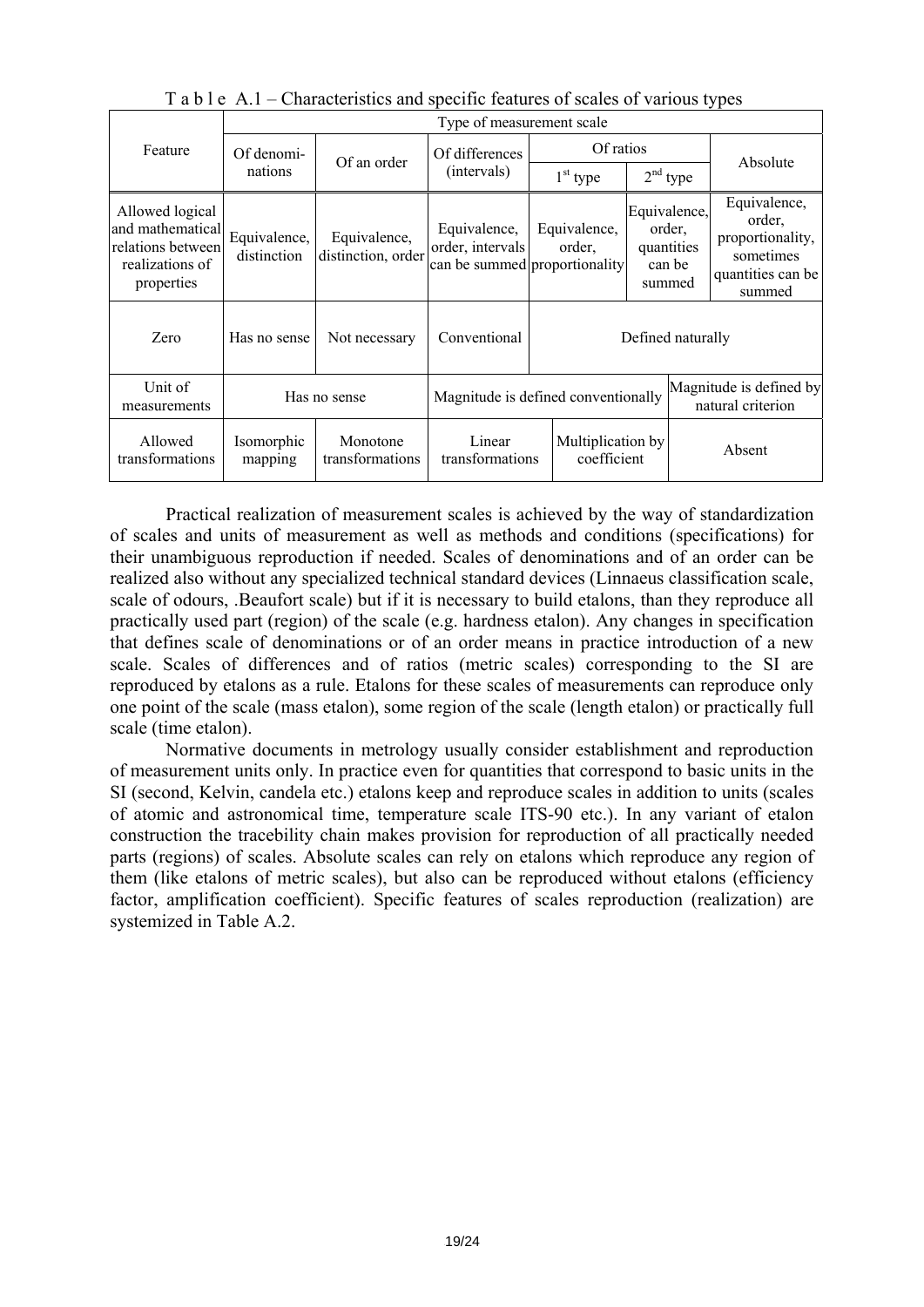### T a b l e A.2 – Specific features of scales realization

|                                                        | Type of measurement scale                                             |             |                                                                                           |                                                     |                                          |  |  |  |
|--------------------------------------------------------|-----------------------------------------------------------------------|-------------|-------------------------------------------------------------------------------------------|-----------------------------------------------------|------------------------------------------|--|--|--|
| Feature                                                | Of denomi-<br>nations                                                 | Of an order | Of differences<br>Of ratios<br>(intervals)                                                |                                                     | Absolute                                 |  |  |  |
| Establishment of<br>measurements<br>units              | Impossible to establish units of<br>measurement in principle.         |             | Possible to establish units of measurement                                                |                                                     |                                          |  |  |  |
| Necessity of the<br>standard for scale<br>reproduction | Scales can be reproduced without<br>special technical standard device |             | Most of scales can be reproduced<br>only by means of special technical<br>standard device | Scales can be<br>reproduced<br>without<br>standards |                                          |  |  |  |
| Standard (if<br>exists) must<br>reproduce              | All practically used regions of the<br>scale                          |             | Some part or<br>point of the<br>scale and<br>conventional<br>zero                         | Some part or<br>point of the<br>scale               | Obligatory<br>requirements<br>are absent |  |  |  |

Scales of ratios, absolute scales and intervals in scales of differences can be subject to logarithmic transformation that leads to change in the type of a scale. These scales are called logarithmic. Logarithmic scales based on application of common and natural logarithms systems and binary logarithms as well are widely used.

Operation of taking a logarithm can be applied to dimensionless quantities only, so before taking a logarithm dimensional quantity must be transformed into dimensionless by its division by conventionally adopted fixed (reference) value of the same quantity, than a logarithm of obtained dimensionless quantity can be calculated.

Depending on the type of scale that was a subject to logarithmic transformation logarithmic scales can be one of two types. Logarithmic transformation of an absolute scale results in absolute logarithmic scale also called logarithmic scale with floating zero, because reference value is not fixed in them. Examples of these scales are scales of signal amplification (attenuation) in decibels. Operations of summing and subtraction are permitted on values of quantities in absolute logarithmic scales*.* 

Logarithmic transformation of scales of ratios and of intervals in scales of differences results in logarithmic scales of intervals with fixed zero corresponding to reference value of initial quantity. Most frequently used reference values are 1 mW, 1 V, 1  $\mu$ V in radiotechnics, 20  $\mu$ Pa in acoustics etc. In general case no one arithmetic operation can be applied to values in these scales. Quantities expressed in values in these scales can be added or subtracted by means of obtaining their antilogarithms, performing necessary operation and taking the logarithm of the result.

#### *Examples of logarithmic scales*

*– Scales of sound pressure level А, В, С and D standardized internationally. Sound pressure level in these scales is conventionally expressed in logarithmic scales (in decibels relative to reference value 2·10-5 Pa).* 

*– Scales of measurements for irritant action of noise (for noisiness and for perceived noise levels) standardized internationally.* 

*– Audiometric scales (for measurement of hearing acuity and grades of hearing loss).* 

*– Psophometric scales (for measurement of noise interference in communication lines).* 

*– Scale of hydrogen ion exponent рН of water solutions which is reproduced with the use of set of reference solutions.* 

*– Scales of ionometric exponents.* 

In practical metrology there is a variety of scales which describe the reactions (responses) of biological objects (a human, first of all) on actuating physical factor. They include luminous measurements and colorimetric scales, scales of sounds perception, scales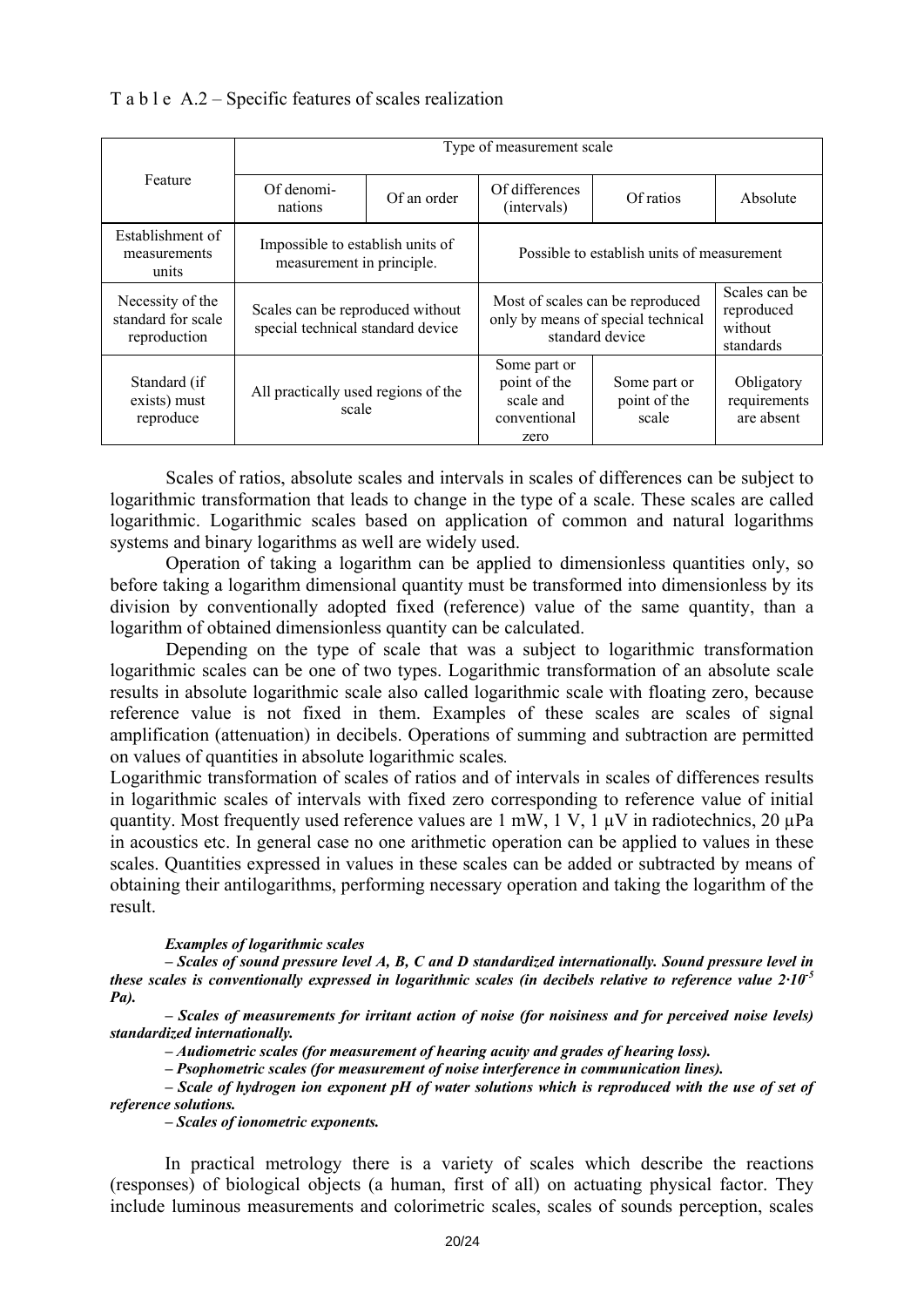of equivalent doses of ionizing radiation etc. These scales are commonly named as biophysical scales.

Biophysical scale is a scale of measurements for properties of physical factor (stimulus) modified in such a way that the result of measurement of this property can be used to predict the level or the character of biological object's response on the influence of that factor. These scales are resulting from application of a model that modifies (transforms) the measurement results of stimulus property so that univocal correspondence can be reached between the results of measurement and the characteristics of biological reaction (homomorphic image of the set of stimuli on the set of responses). At the same time equivalent responses can correspond to some subset of stimuli. This modified scale of stimuli by its logical structure approaches to the structure of responses scale thus acquiring some prognostic meaning. Nevertheless, as a rule, biophysical scale of stimuli and a scale of correspondent responses are of different types, so logical relations in the scale of stimuli cannot be simply extended onto prognostic judgments about responses. For example, the scale of brightness from the point of view of stimuli is unlimited additive scale of ratios, but from the point of view of human being response it is a scale of an order in a bounded below and above diapason of stimulus value.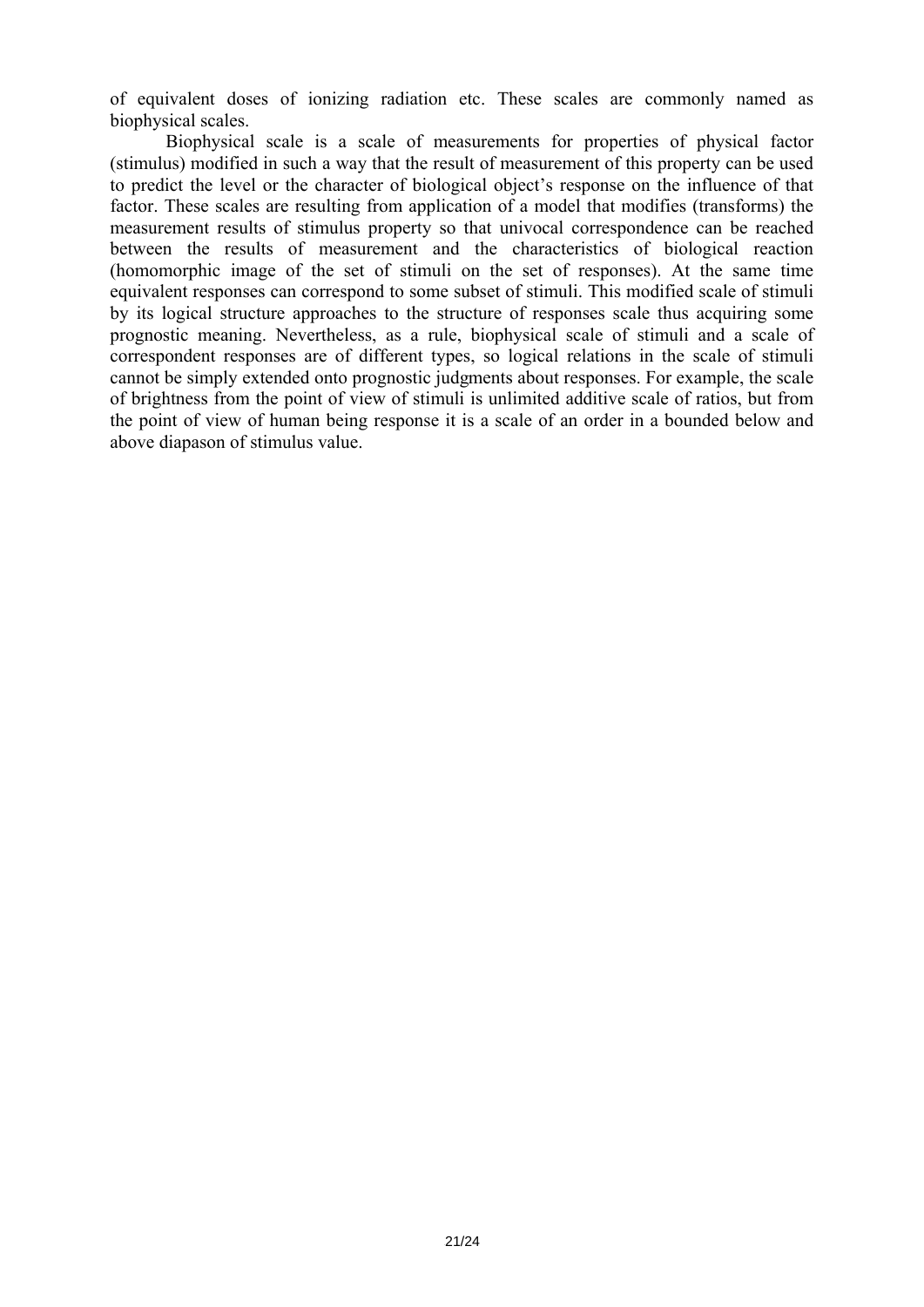# **CONTENTS**

|     | Recommended terms with definitions                      |
|-----|---------------------------------------------------------|
| 2.1 |                                                         |
| 22  |                                                         |
| 23  |                                                         |
| 2.4 |                                                         |
| 2.5 |                                                         |
| 2.6 |                                                         |
|     | Appendix A (for reference)                              |
|     | Elements of the theory of scales of measurements        |
|     |                                                         |
|     | Alphabetic index of equivalents of the terms in Russian |
|     | Alphabetic index of equivalents of the terms in German  |
|     |                                                         |
|     | Alphabetic index of equivalents of the terms in French  |
|     | Bibliography.                                           |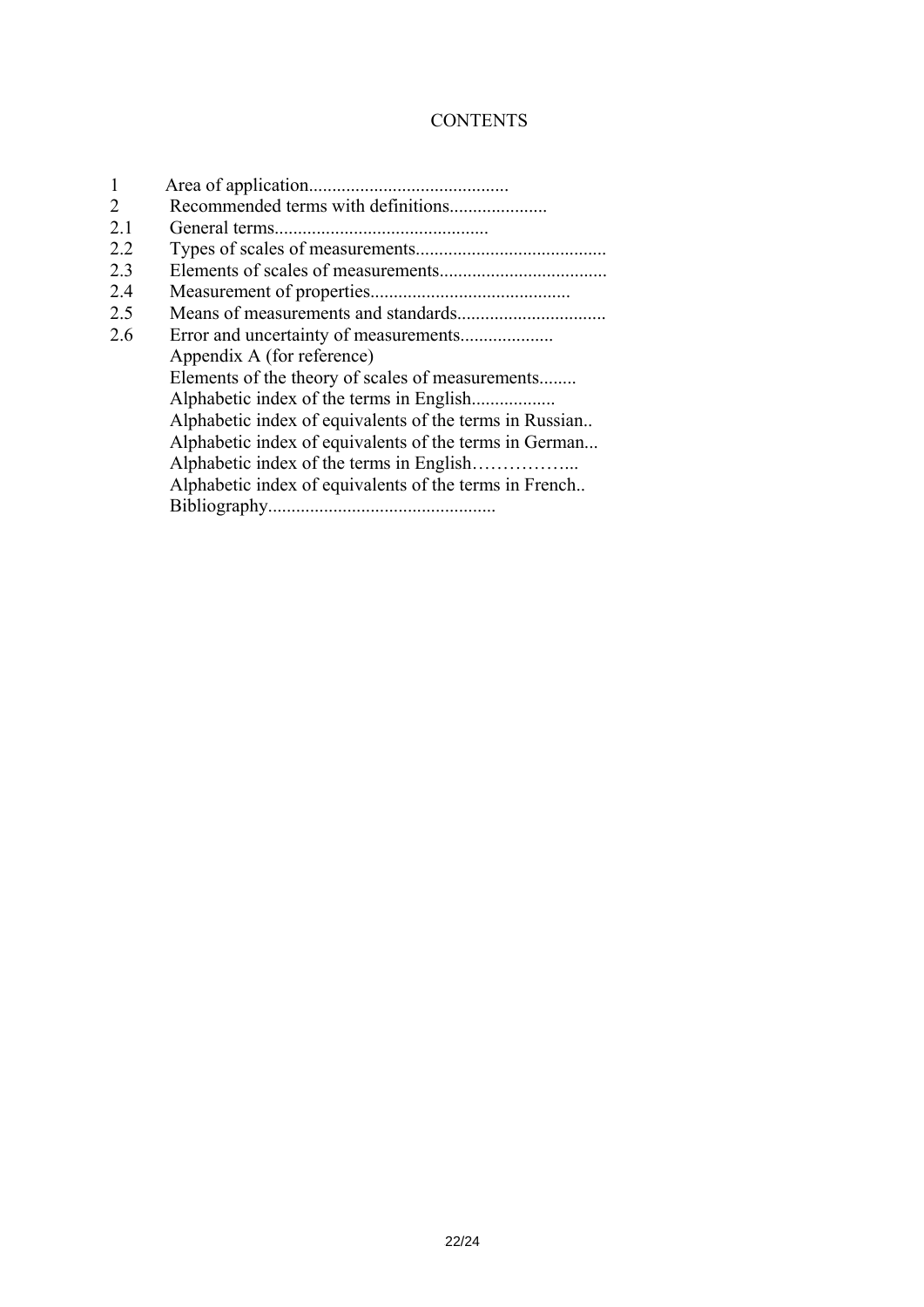# **Bibliography**

| [1] ISO, Geneva, Switzerland,<br>1993. Corrected and reprinted,<br>1995. | Guide to the expression of uncertainty in<br>measurement.                                         |
|--------------------------------------------------------------------------|---------------------------------------------------------------------------------------------------|
| [2] Publication CIE 15: 2004                                             | Colorimetry                                                                                       |
| [3] Publication CIE 41: 1978                                             | Light as a true visual quantity: Principles of<br>measurement                                     |
| [4] JPOTS (UNESCO, 1978).                                                | Practical salinity scale 1978.                                                                    |
| $[5]$ OIML R 14                                                          | Polarimetric saccharimeters graduated in accordance<br>with the ICUMSA International Sugar Scale. |